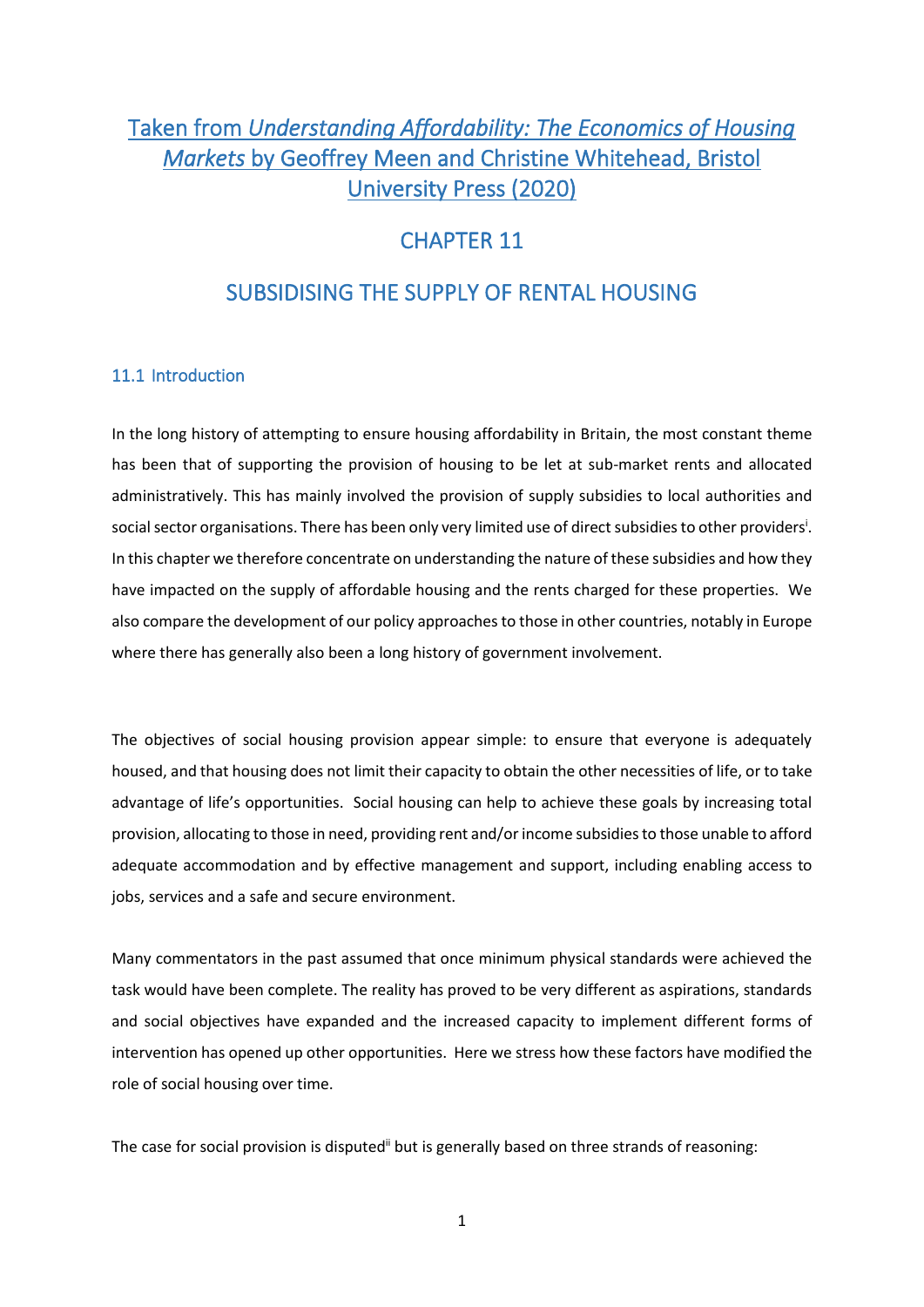- In the face of supply shortages, government-sponsored housing is the easiest way of increasing supply rapidly, especially where government controls at least some land and infrastructure provision and has risk-free access to finance;
- The social housing provided can be allocated in line with government priorities and identified housing needs; it can also enable more appropriate management standards unconstrained by profit motives;
- At the political level it is often seen as more acceptable than subsidising private suppliers to deliver additional housing. Equally, it can support macroeconomic objectives by reducing housing market volatility and may be a factor in voting behaviour.

In looking at how the role of social housing has developed, it is important to recognise that, historically, supply subsidies were the only means to deliver assistance, as the mechanisms did not exist to support income related subsidies<sup>ii</sup>. Thus, it was only in the 1970s and 1980s when data improved and computerisation started to be put in place that housing allowances began to be introduced.

## 11.2 Defining Subsidy

While economists will normally define subsidy as being the difference between what someone pays for a good - in the case of rental housing, the rent and associated charges – and the market price of the resources that go into the product, governments tend to define subsidy in terms of the financial instruments and the contributions that they make towards provision, including in more sophisticated systems the opportunity costs of resources, such as land, that may be provided in kind.

Given this approach it is inherent that subsidy and finance are often closely related to one another and it is usually the case that what is measured is the financing cost rather than the economic subsidy<sup>iv</sup>. Equally in order to understand the overall picture it is necessary to understand how rents are determined, which is often itself closely related to financing choices. In turn these rents and the availability of finance help to determine the total amount of subsidised housing provided.

In the main, supply subsidies are seen as coming from government, both national and local in the form of grants and revenue support. In the housing context, they may include subsidies in kind, most notably when land is provided sometimes without even a transaction being noted, let alone a price being charged. More generally, subsidy can come from a whole range of sources not just from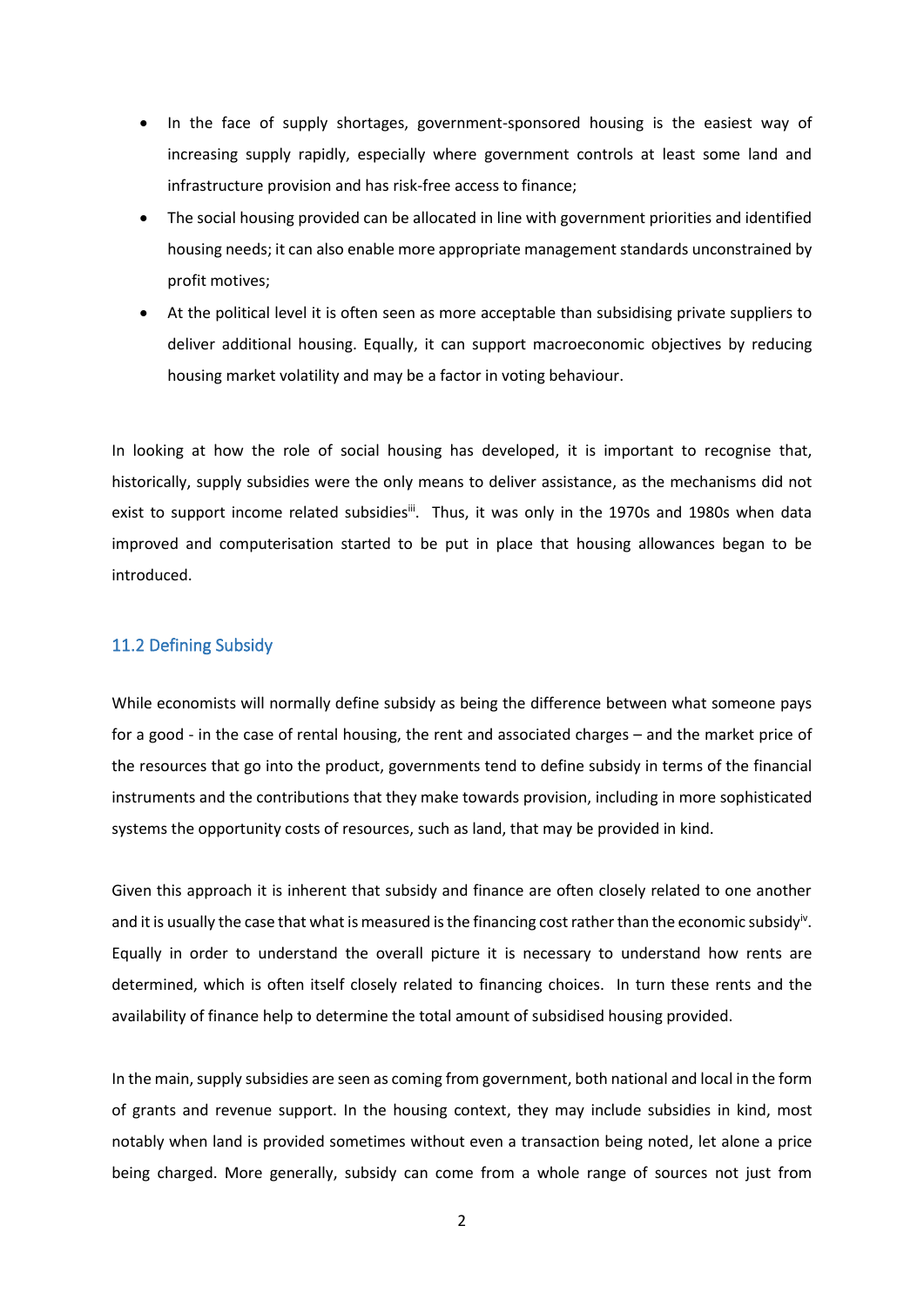government. Charitable organisers and employers have often played some role in social provision across countries and over centuries. Equally because housing is an asset it may be that earlier generations of housing and its occupants help to pay for later supply, as their rents rise above the direct costs of provision. Other actors – notably landowners - transfer their land and sometimes other resources at below market price as a result of compulsory purchase or planning obligations. In addition, cash and other contributions may come from developers, particularly in the form of support to new building and regeneration, further reducing direct costs.

Direct payments to social landlords can be either in the form of revenue subsidies (that is, annual payments) or capital grants from central and local government. But subsidies also include reductions in interest rates and other costs of production as well as access to public sector borrowing at below market interest rates. Government guarantees also reduce the costs of finance.

The effect of these direct and indirect subsidies to production and the maintenance and improvement of the stock is to reduce the costs that have to be covered by borrowing and rents. The resultant difference between actual rents for the properties and the rent these properties would attract on the private market measures the extent to which households benefit from the subsidies that have been made available<sup>v</sup>. Income-related subsidies to tenants then help to support the flow of rental income and thus maintain viability and enable additional investment.

# 11.3 A Short History of National Support for Social Rented Housing

#### **11.3.1 Local Authority Provision**

While local authorities were given the powers to build social housing in the latter part of the nineteenth century, this was not accompanied by any national subsidy. So, in 1918 only perhaps 1 per cent of the total housing stock was owned by social landlords, with the vast majority of households accommodated in the private rented sector, where rents were controlled at 1915 levels. At that point, the Housing, Town Planning, etc. Act 1919 (the Addison Act) made housing a national responsibility and obliged local authorities to provide council housing with the help of government subsidy. As a result of this and subsequent Acts in the inter-war period, local authorities built over one million homes, in part offset by slum clearance in the private sector, so that by 1939 social housing accounted for 10 per cent of the total stock.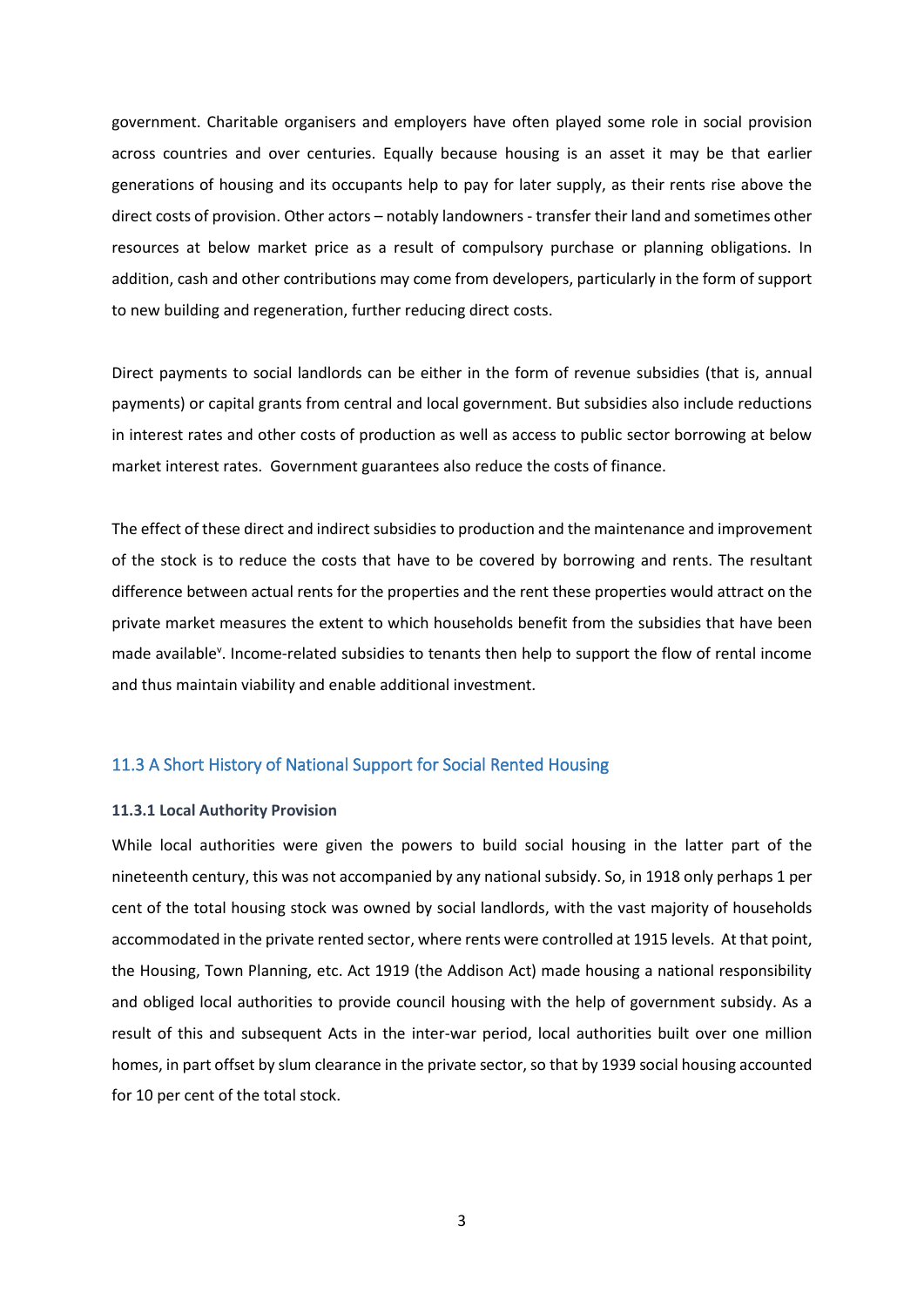In the immediate post-war period, the emphasis on public sector provision increased very significantly and accounted for around half of all completions through to the early 1970s. There were two main strands – local authority provision, often built on authority owned or compulsorily purchased slum clearance land, plus new town development corporations which bought land in undeveloped areas and were able to fund infrastructure and multi-tenure housing by borrowing against the value uplift of urbanisation.

National revenue subsidies to local authorities were open ended and varied with costs; authorities could also provide additional subsidies from the local rates. Rents were set to cover the local authority's annual costs of provision less these subsidies(that is,to break even on authorities' Housing Revenue Accounts). As a result of this generous approach, by 1971 when arguably the numerical shortage of housing in England and Wales had been overcome, almost 30 per cent of all households lived in social housingvi.

Starting in the late 1960s the position changed, as government tried to control incomes and prices – including local authority rents. Inflation however increased rapidly so rents fell in real terms leading to major difficulties for providers in funding basic repairs and maintenance. In response, the Conservative government tried, first, to force rent rises (but the policy suffered from the fact that the increases were in absolute terms at a time of rapid inflation) and, secondly, to substitute more targeted income-related subsidies for general supply support. The subsequent Labour government, as a result of its Housing Policy Review in 1977, brought in a new form of residual subsidy system. Then, the new Thatcher government from 1979 further restrained local authorities by making it illegal to subsidise rents from local taxation and 'deeming'<sup>vii</sup> increases in rents (and indeed costs) to limit national subsidies. The Thatcher government also revoked local authorities' rights to borrow against the Housing Revenue Account, a restriction which remained in place until 2018. So hardly any new local authority construction occurred between 1980 and 2018.

Even so, subsidies to local authority landlords continued in place to cover any difference between deemed rental income and deemed expenditure. But as new output declined in the 1980s outstanding debt also fell, and this tendency was reinforced by lower interest rates in the 1990s and 2000s. As a result, increasing numbers of authorities found their Housing Revenue Accounts in surplus, so that they were no longer eligible for national supply subsidies. These authorities were then required to use this income to pay for the rent rebates to lower-income tenants. Since the late 1980s therefore supply subsidies to local authorities have mainly been limited to support for renovation under the Decent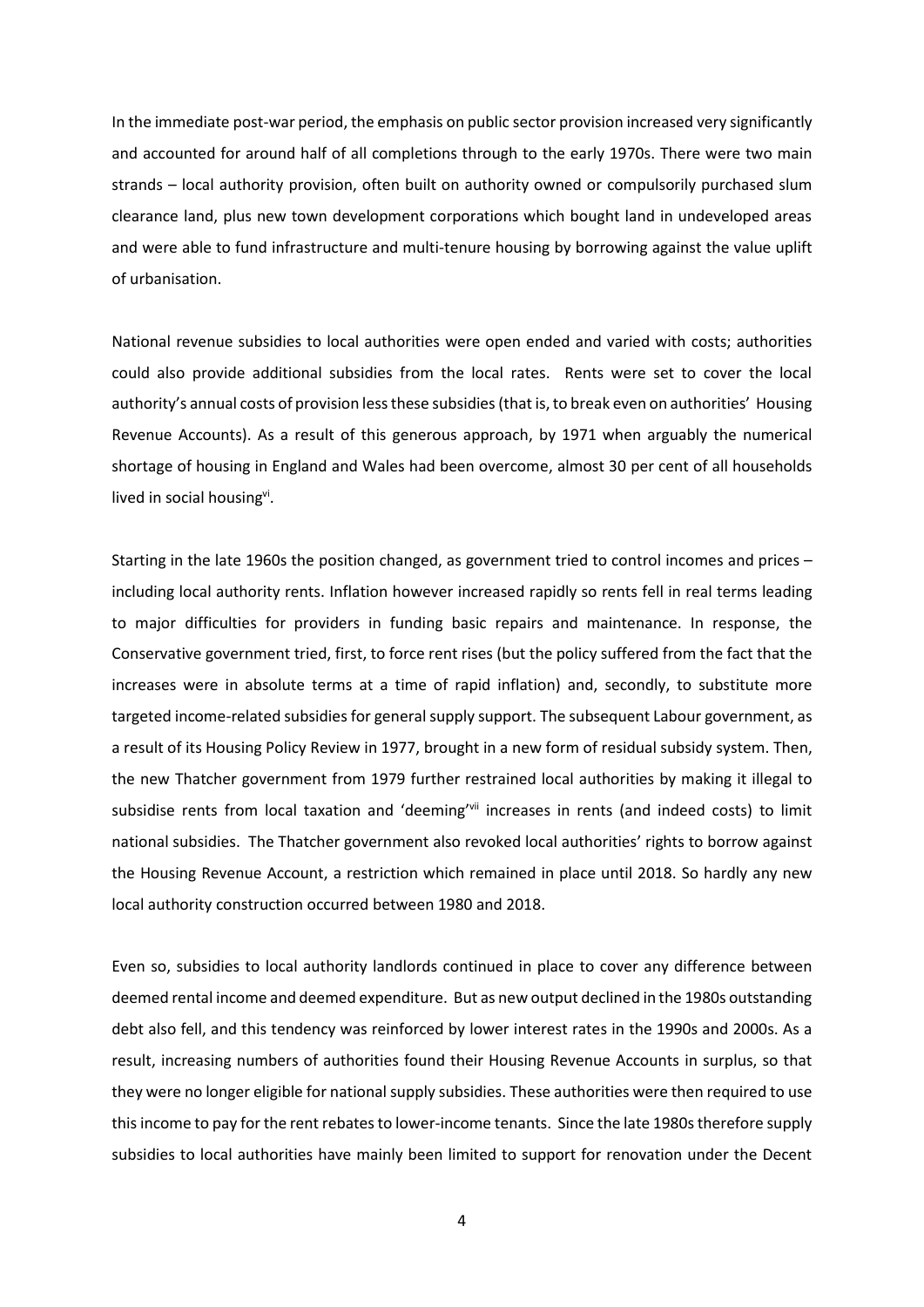Homes Programme from 2000. More and more authorities moved into a position of 'negative subsidy' – that is, they made a contribution to central government, which was then reallocated to areas still eligible for subsidy. To address these issues in a more structured fashion, the Coalition government which came into power in 2010, reallocated debt across authorities. This gave some authorities headroom to borrow to invest in social housing again – although generally for improvements in the existing stock. Finally, in 2018, the Conservative government lifted the cap on Housing Revenue Account borrowing, so that local authorities are now free to borrow to build again. In this context, however, it should be noted that the only national subsidy is the right to borrow through the Public Loans Board at low risk interest rates.

#### **11.3.2 An Increased Role for Housing Associations**

While charitable organisations and employers have had a role in providing affordable housing for centuries and local authorities in some areas encouraged housing associations to build by providing free or cheap land, a formal national subsidy framework to encourage housing associations to increase their role in social housing was not put in place until the 1970s. The legislation was introduced by the Conservatives but passed into law unchanged by the Labour government of 1974. The first subsidy arrangement was over-generous in an inflationary world as it provided for a residual subsidy to cover the gap between first year 'fair' rentsvill and costs into the future. Not surprisingly the government soon started to claw back the resultant surpluses.

The financial framework under which housing associations operated changed dramatically in 1988 when rent control for new lettings was abolished in both the housing association and private rented sectors. Importantly, the 1988 Act gave associations the right to borrow on the private finance market and the power to set their own rents at levels that would cover costs and build reserves to ensure that they could borrow on the market at relatively low-risk interest rates<sup>ix</sup>. They were also enabled to bid for subsidy in the form of capital grants to provide affordable homes. Housing associations thus became the only providers of new social housing based on a mixed funding regime of capital grants together with market-provided debt finance. Technically the subsidy is a loan which is subordinated to the borrowing from financial institutions, repayable only on sale of the property (which requires special permission). This technicality reduces the costs of private borrowing and also in principle gives central government the capacity to claw back subsidy (as indeed was done in the 1980s).

Funding from the private sector initially came from a relatively small number of financial institutions involved in the provision of mortgages across the housing sector. The risk premium was originally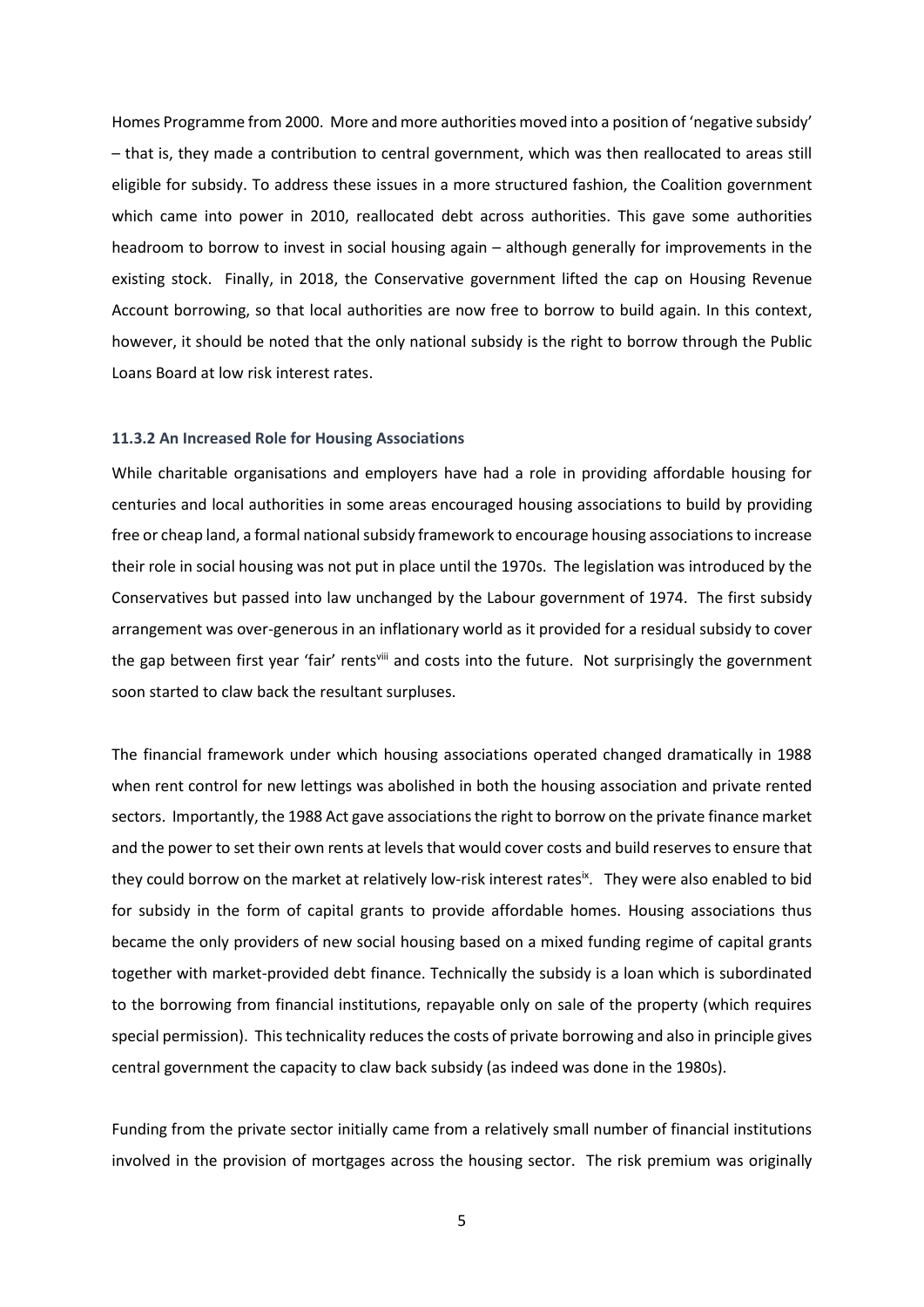quite high at over 200 basis points above LIBOR. However, it declined rapidly, to between 30 and 70 basis points, in part because of the safety net of housing benefit, in part because of the comfort provided by the regulatory regime, and because of continuing capital subsidy, and the fact that rents were usually well below market levels and so could be increased in the face of financial difficulties. Since the Global Financial Crisis housing associations have found retail debt finance less advantageous. As a result, associations have moved more to the bond market both directly and through aggregators where they have been able to raise large-scale finance at very competitive rates.

When the system was first put in place average capital subsidy rates were running at over 90 per cent. Through both increases in rents and competition between housing associations for subsidy, the proportion of costs paid by subsidy fell to around 50 per cent. However, in 2010, the new Coalition government introduced a system which enabled subsidy rates to be significantly lowered. This was based on an Affordable Rent regime by which rents were to be set at up to 80 per cent of market rates in the local area. Also, in 2011, the Localism Act introduced a new form of tenancy for social landlords called 'flexible tenure' which enabled the use of fixed term tenures for new tenancies; these were generally set at five years after a probationary period. These flexible tenancies have become the norm in Affordable Rent properties in many local authority areas – although the evidence is that households meeting contractual requirements can expect to have their contracts renewed.

The introduction of the Affordable Rents model was a core element in the Coalition government's policy to reduce supply subsidies. The October 2010 Spending Review announced a reduction in the capital funding available up to 2014/15 for the development of new social housing to £4.5 billion (down from £8.4 billion over the period of the previous Spending Review which included additional post-financial crisis support). Local authorities were also enabled to build using this scheme after the introduction of self-financing in April 2012. Social landlords could thus offer a growing proportion of new social sector tenants intermediate rental contracts that are more flexible, at rent levels between current market and traditional social rents. The terms of existing social tenancies and their rent levels remained unchanged.

The main objective of the new regime was to provide a mechanism by which affordable housing output could be maintained without large-scale capital grant. The existing use values of homes built or transferred from the social rented stock into the Affordable Rents regime would be higher than for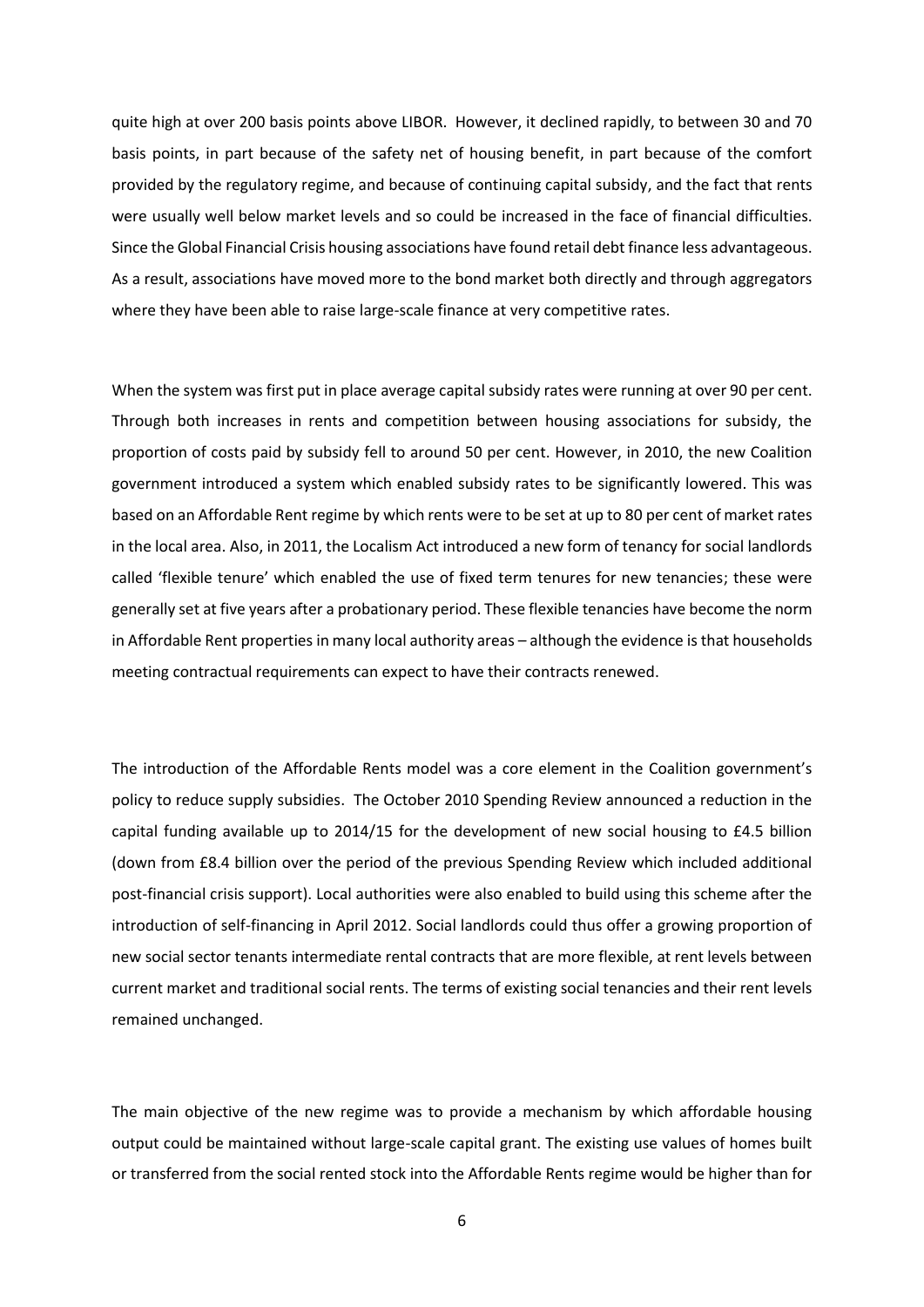the existing social rented stock, enabling higher borrowing levels. Further, the additional finance raised from the higher rents could be reinvested in the development of new affordable housing or improvement of existing units. The 2011-15 Affordable Homes Programme (AHP),which included affordable home ownership as well as affordable rented properties, generated around 190,000 additional units - a little less than 40 per cent of the annual output achieved by its predecessor, the National Affordable Housing Programme (NAHP), but with only 'about one-sixth of the annual public subsidy in grant'<sup>x</sup>. A further programme under basically the same rules was put in place for the next three years with a budget of £2.9bn which was supplemented the following year with additional funding for social rented properties and the expectation that 275,00 affordable homes would be built by 2021.

A final twist has been, for the first time, to introduce limited government guarantees for housing association borrowing from 2012-2015 and then again from 2019, further to increase borrowing capacity and therefore the ability to build. This mirrors policies found in a number of European countries.

#### **11.3.3 The Role of Social Sector Housebuilding**

Figure 11.1 summarises the tenure pattern of new building in the post-war period and disaggregates further the information in Figure 6.2. It shows how local authority building was re-started much more quickly than private development, reflecting government priorities. Then for twenty years the social and market sectors produced relatively similar output rates (although it should be remembered that slum clearance was also a significant factor affecting net supply). It also clarifies how local authority output stabilised and started to fall well before the Thatcher government and how the role of housing associations increased after the 1988 Act. Finally, it reflects the fact that market output did not expand consistently to offset the reduction in social sector numbers - partly because of the reductions in subsidy available; partly because numerical shortages had been overcome; but also because of market and regulatory failures.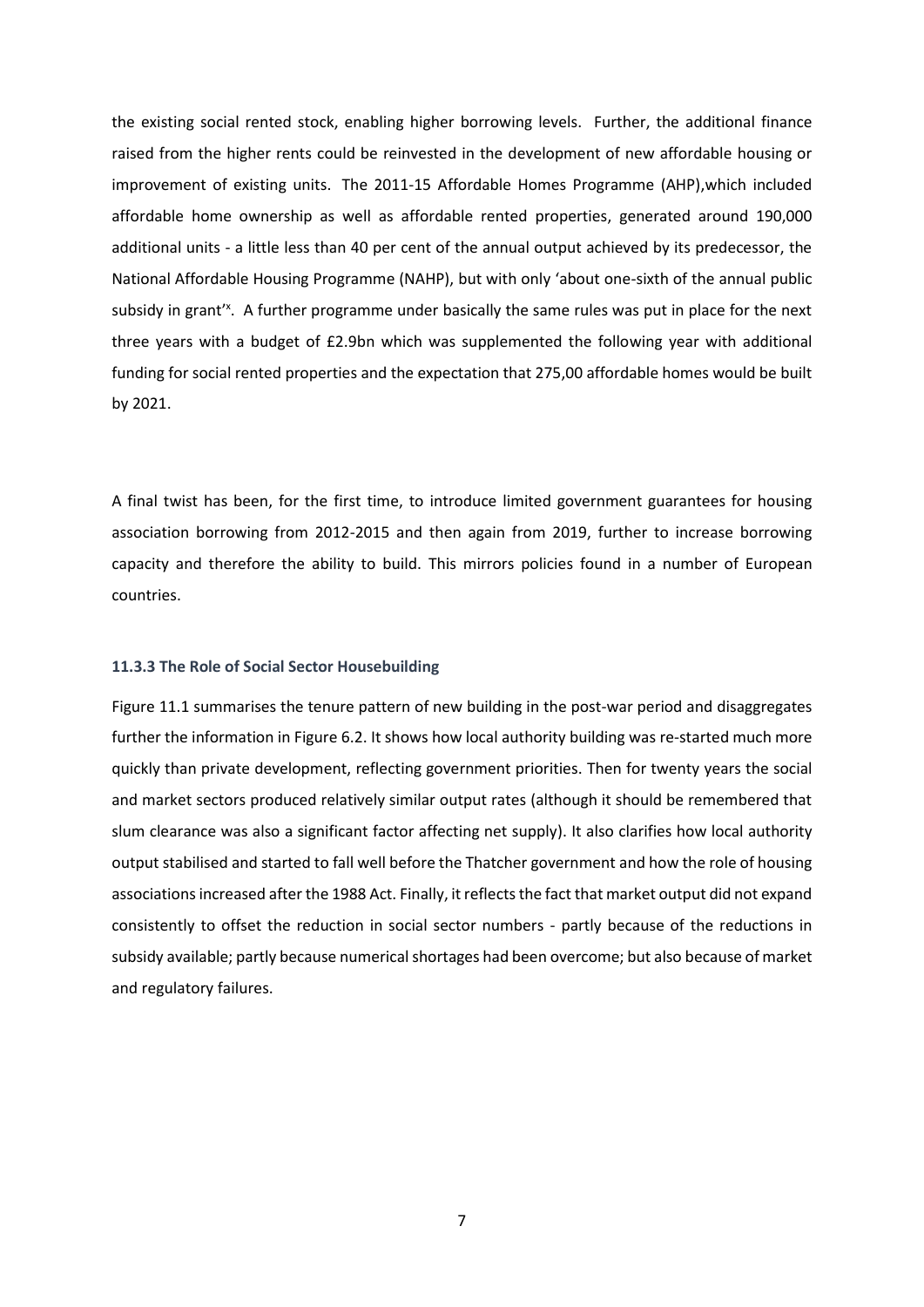

**Figure 11.1: Housebuilding by Tenure 1951 – 2017 (Nos, UK) Source. Ministry of Housing, Communities and Local Government**

Since the turn of the century the attributes of the affordable housing provided mainly by housing associations has changed very significantly (Figure 11.2). Low-cost homeownership schemes, mainly in the form of shared ownership, which had been in place as an option since 1980 were increasingly favoured by governments of both colours but in the last decade there has also been a major shift toward affordable rented properties (as described above) at the expense of social rented homes. The figure also shows that the number of 'affordable homes' has increased very much more than the housing completion numbers by tenure would suggest. On this broader definition, there have been about 55,000 new affordable homes per annum since the mid-2000s, but around 40 per cent of these units have been for low-cost shared ownership or, increasingly, for intermediate rental, at rents of up to 80 per cent of market levels. These initiatives are not generally affordable to the lower-income households without additional demand side subsidy.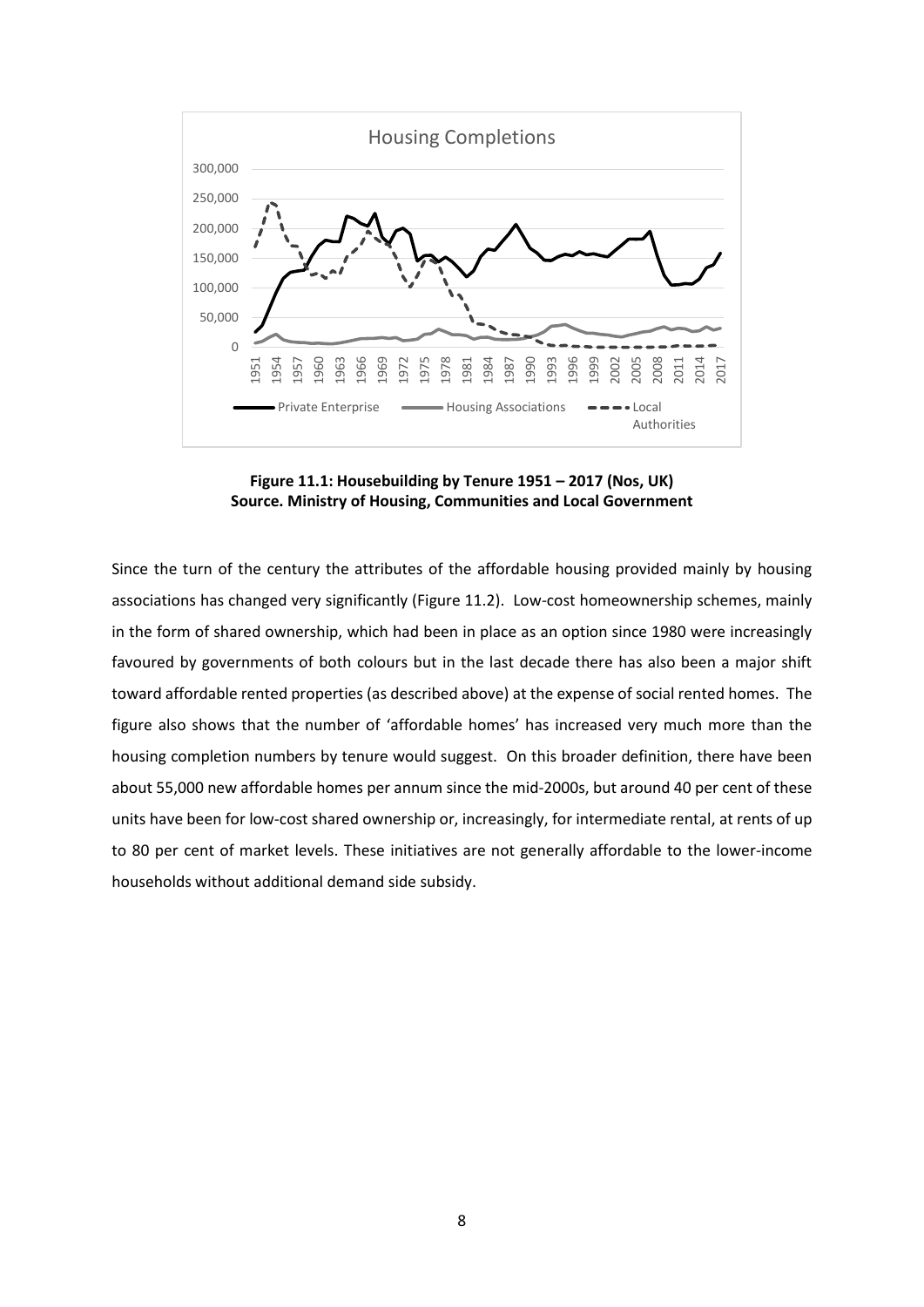

**Figure 11.2: Additional Affordable Homes 1991/92 – 2017/18 (Nos, England) Source. Ministry of Housing, Communities and Local Government** 

## 11.4 An Additional Complication: Policies to Change Tenure within the Existing Stock

There have been two main government policies which have resulted in large-scale changes in ownership of subsidised housing – the Right to Buy which has transferred over two million dwellings from the council sector initially to owner occupation and large-scale voluntary transfers from local authorities to housing associations.

#### **11.4.1 Right to Buy**

The Right to Buy was introduced in 1980 across the UK and enabled local authority tenants to purchase their properties at a discount on the market price which increases with the length of time the purchaser has been a secure tenant. The scale of the discount has varied over the years and for different types of property but was initially between 30 per cent and 60 per cent and in England is now 35 per cent plus 1 per cent for each additional year over five in a secure tenancy<sup>xi</sup>. This policy alone has reduced the social sector stock from its 1979 level by around 20 per cent. Table 4.1 showed how significantly the Right to Buy impacted on the stock of socially rented housing, especially in the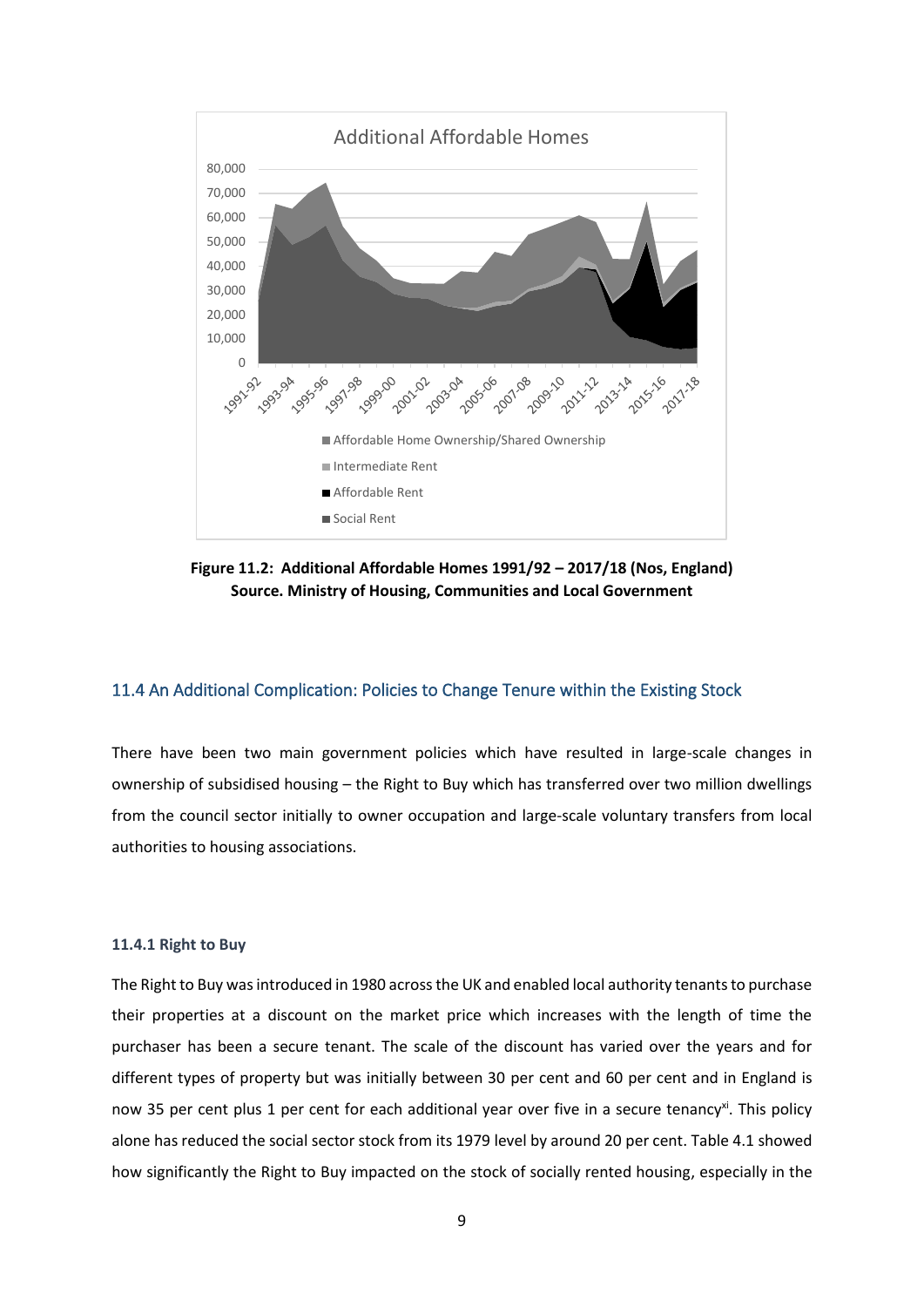1980s and 1990s. However, it should be remembered that the majority of tenants who purchased would have remained in their property for a considerable time, so the impact on potential tenants was by no means immediate. The big problem was that there was little capacity to replace losses over time.

In terms of subsidising lower-income households, what did it mean? Basically, the original scheme transferred the revenues from sales straight to the Treasury and, so, these funds were lost to tenants as a whole and were simply eaten up in general government expenditure. Over time this was modified to allow local authorities to retain some of the receipts in order to fund the replacement of lost units. This is a complicated process and authorities have not always been able to spend their receipts effectively, but at least some subsidy remains in the sector.

However, from the point of view of the tenant, there was a transfer from the remaining social tenants to the individual purchaser, who also obtained a different mix of rights and responsibilities. Those buying were often at the upper end of the spectrum of incomes in the social sector and so it was a windfall to the relatively better off. Importantly, the scale of the transfer in many areas added an additional tier to the owner occupied market allowing younger and lower-income households to buy. But over time a significant minority of Right to Buy dwellings have been transferred to the private rented sector, where rents are often very much higher than in the social sector and where the tenants may be eligible for income-related subsidies. At the worst the local authority leases the properties back to provide temporary accommodation for homeless households at a premium cost.

#### **11.4.2 Large-scale Voluntary Transfers**

In addition to concentrating new building in the housing association sector, the Conservative government introduced a policy of large-scale voluntary transfers, by which all or part of a local authority's housing stock is transferred, through a privately debt financed management buyout, to a newly formed housing association. The objectives were at least four-fold: first, ideologically it was thought that specialist housing providers would be more efficient than local authorities with their wide range of responsibilities. Secondly, by introducing private finance into the system there would be external pressure to help ensure efficiency. Thirdly, over time rents could be raised providing a larger revenue stream to support borrowing and investment; and, fourthly, despite the fact that in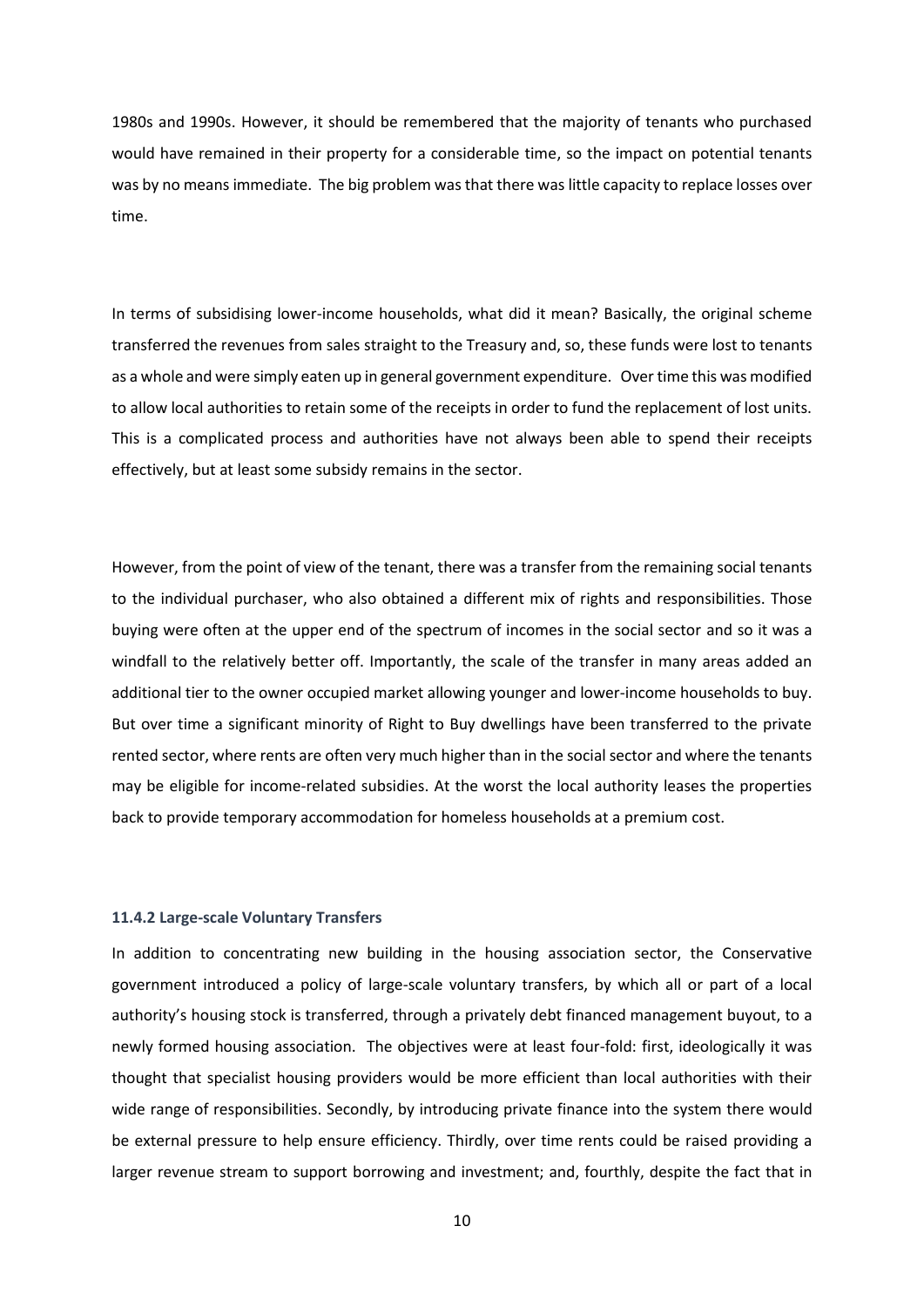some cases dowries were paid to enable the housing stock to be brought up to standard, the Treasury did receive significant revenues which could be used for general purposes. But, again, there were implications for the scale of income-related subsidies required to support tenants as this process enabled rents to increase significantly.

As a result of both new construction and transfers, the housing association sector, which owned only 1 per cent of the total housing stock in 1979, accounted for over 10 per cent of the total stock in England in 2017. Local authorities owned over five million units, 93 per cent of the social housing stock in 1979, while in 2017, either directly or through Arms-Length Management Organisations (ALMOs), they owned less than 40 per cent of the social sector stock, accounting for only 7 per cent of the total stock.

Ownership of social housing is now spread among some 1,650 registered providers, most of which are housing associations together with around 165 local authorities which have not transferred any or all of their stock to housing associations. Local authorities generally only own social rented property within their own boundaries. The majority of housing associations own only in one or two local areas, but a small proportion hold dwellings across the country. The largest association owns approximately 125,000 units. Among housing associations, between 10 and 15 per cent are involved in building new accommodation. At the other extreme some only manage stock for other organisations. Housing associations are increasingly organised in group structures which bring together large-scale voluntary transfers, traditional associations providing for general needs, those providing for special needs, and subsidiaries operating in the intermediate and market sectors.

# 11.5 Rent Regimes for Social Housing

It is clear from the discussion above that over the decades there have been many different forms of rent regime in place. In the local authority sector, the approach until the 1980s was fundamentally that of charging cost rents (less subsidy where applicable) pooled across the whole stock so that the Housing Revenue Account would remain in balance. These rents were sometimes constrained by rent freezes which limited the local authority's capacity to undertake repairs and maintenance. Evidence on rent structures showed that individual rents were highly correlated with the age of the dwelling and had no direct relationship to market rents or to the quality of the dwelling (although some authorities used a points system to reflect dwelling attributes). Rent levels were increased by reducing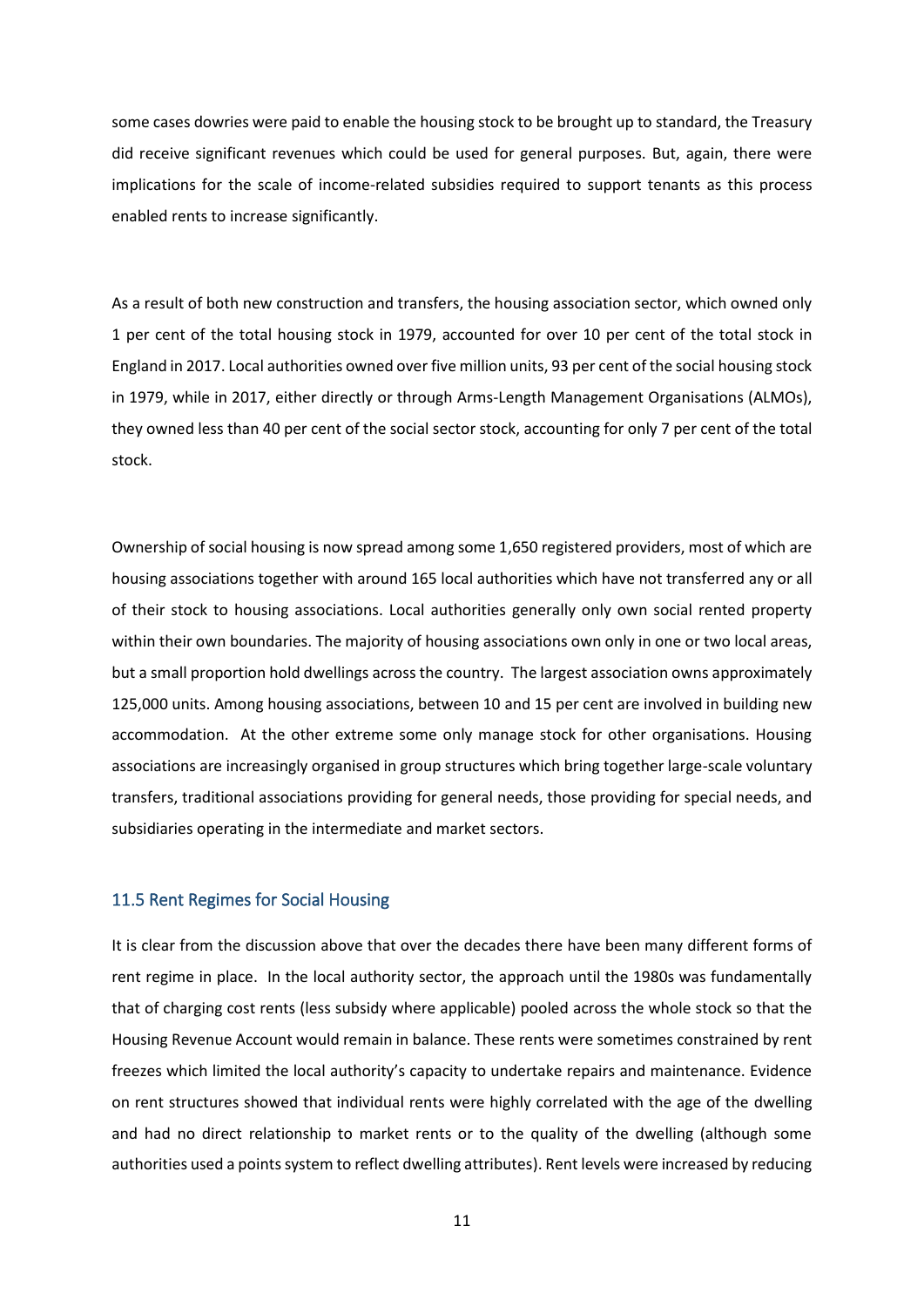subsidy in line with notional rents and once the local authority was no longer eligible for subsidy by requiring them to cover an increasing proportion of the costs of rent rebates<sup>xii</sup>.

In the housing association sector, from 1974, there was a quite different regime based on private sector 'fair rents'; this was in place until 1988 when associations became free to set their own rents as long as they remained below market levels. As such, association rents were generally much higher than those for local authority properties, especially as all new build became concentrated in this subsector.

In the early 2000s, the Labour government decided to introduce a rent restructuring regime across the whole of the social sector, so that by 2012, individual rents would be determined by a formula based on the nominal earnings of local workers, dwelling size and property values. The objective was to ensure, at least in principle, that rents would be set coherently across the sector and would not be related to the original construction funding as in the past. However, these new 'target' rents still had little direct relationship to the market or tenant valuation of the stock because of additional constraints. Those in smaller dwellings pay relatively high rents, while those in large dwellings and in high-priced areas are disproportionately protected from market pressures. Under this regime, rents in the local authority sector rose about in line with inflation. In the housing association sector, they rose somewhat more rapidly but well below average income increases. However, rent structures, while different from the past, continue to have limited relationship to market rents - although what the rent buys is anyway very different from what is available in the private rented sector in terms of location, type of unit, quality, and security of tenure.

For average rents the implied subsidies, based on comparisons with market rents, are higher for family housing and particularly low for small units; they are particularly high in London and to a lesser extent in the South East and southern Britain, while rents can be close to (or even higher than) market levels in northern regions.

At the same time as the rent restructuring scheme was introduced, the Labour government enabled housing associations to provide intermediate rented housing with rents up to 80 per cent of market levels aimed at those who would not be eligible for social rented accommodation but needed some subsidy to be able to afford adequate accommodation. This approach has now been applied to rent determination more generally<sup>xiii</sup>. Properties provided through the Affordable Rents Programme are based on the same principles, of a maximum of up to 80 per cent of market levels. This applies for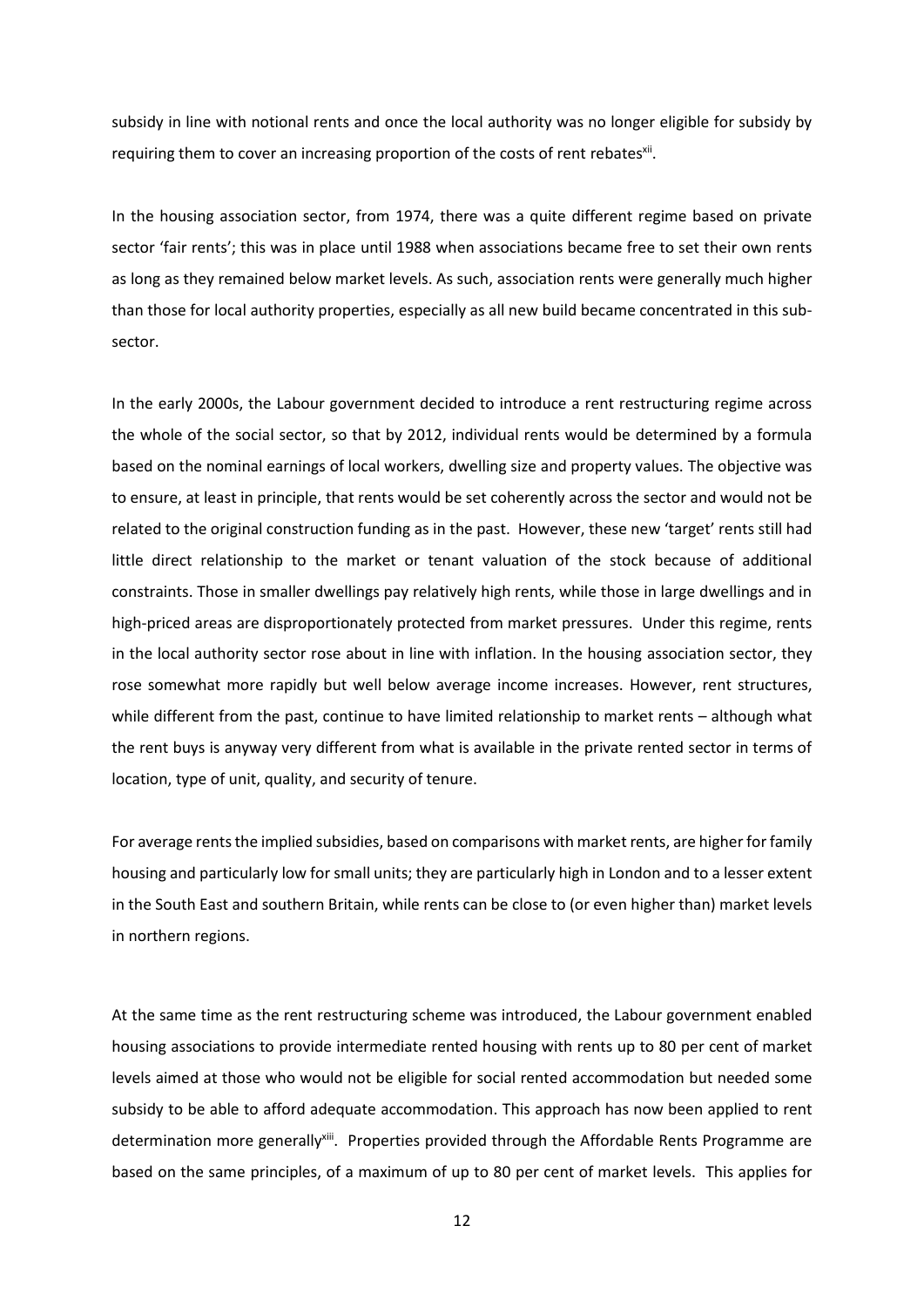those bidding for grant under the Affordable Homes Programme. Across the country affordable rents tend to be between 20 per cent and 25 per cent above social rents. Only London and the South East lie outside this range, with affordable rents in London being 40 per cent higher than social rents and those in the South East around 30 per cent higher. Social rents are also highest in these regions.

Comparisons between affordable and market rents are complicated by the fact that the latter are measured gross of service costs while affordable and social rents are measured net. Even so, average affordable rents are above 80 per cent of the market in the three northern regions plus the East Midlands. The reasons why the ratio is above 80 per cent is mainly a compositional issue but does suggest that the 80 per cent rule is being followed quite closely in these regions. The next group of affordable rents between 70 per cent and 80 per cent lie more in the centre of the country. London is the massive outlier with affordable rents still running at less than 50 per cent of market rents.

A final complication is that as part of the new regulatory approach to rent setting introduced in 2002, average rent increases were to be set by the regulator. Initially these were set at the growth in the Retail Prices Index plus an additional 0.5 percentage point, (RPI + 0.5 per cent), to allow for relative cost increases. In 2013 the government put in place a ten-year rent regime to begin in 2015 based on the Consumer Prices Index, (CPI+1 per cent), to provide greater certainty for the sector. That certainty was short-lived. In the Summer Budget of 2015, the Chancellor announced that rents in social housing would be reduced by 1 per cent a year for four years resulting in a 12 per cent reduction in average rents by 2020/21. The measure was forecast to save £1.4 billion, primarily through reduced housing benefit expenditure. Around 1.2 million tenants not in receipt of housing benefit in the social rented sector were expected to gain by £700 per year at 2015 prices<sup>xiv</sup>. Housing associations stated that this would negatively impact on their development programmes, but the evidence appears to be that, instead, they have managed to reduce costs rather than output. In 2017, the government announced that increases to social housing rents will be limited to the CPI plus 1 per cent for five years from 2020. Further consultation on a new rent direction took place between September and November 2018. The response to the consultation was to confirm this position.

Overall the evidence on rent determination and the outcomes from the range of financial subsidy systems is that (i) in almost all areas there is some subsidy although it is much lower in low demand areas than in pressure areas such as London; (ii) the extent of subsidy has generally been reduced since the early 1970s when rents were subject to rent controls (although the increases have been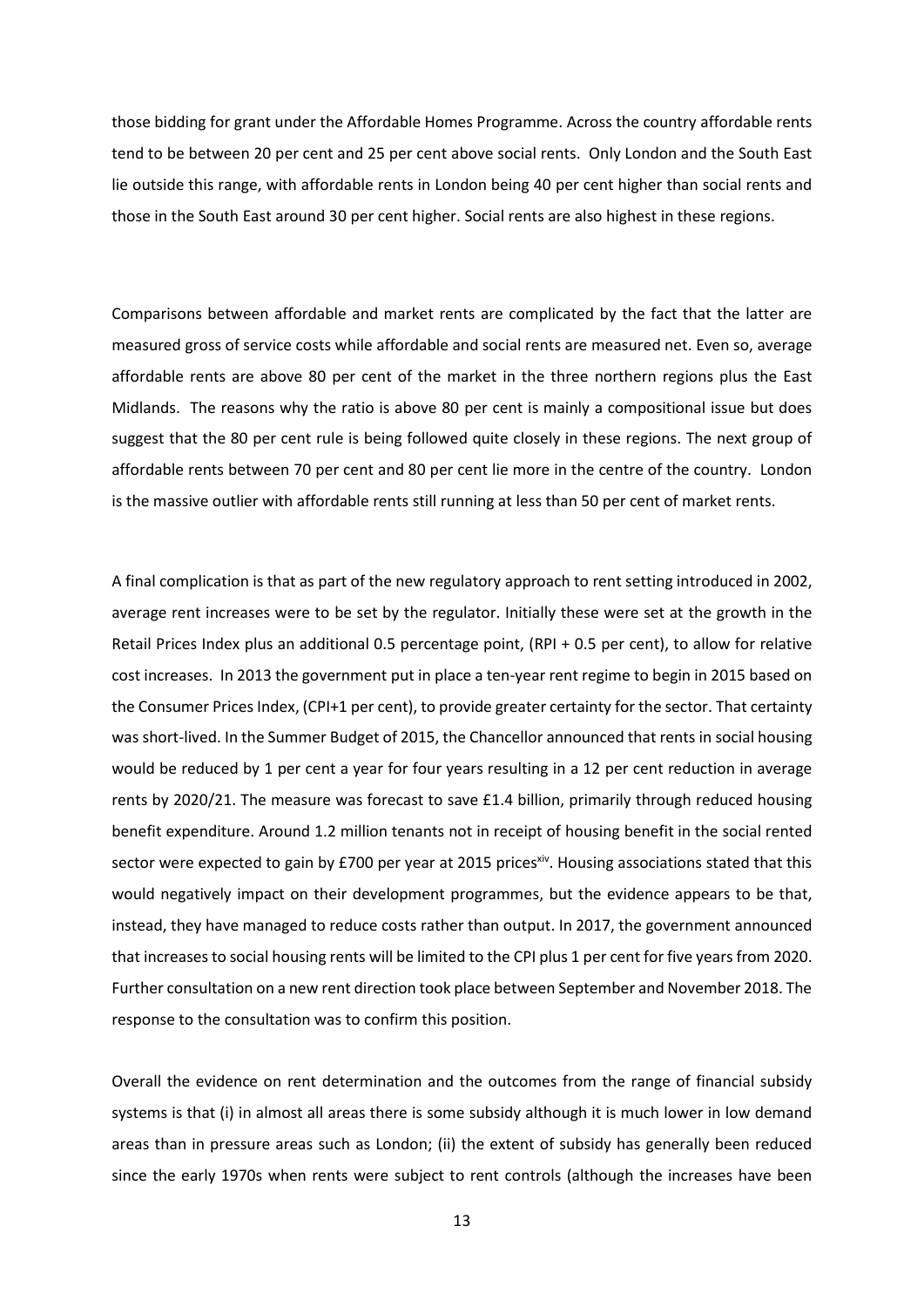significantly offset by income-related benefits for the majority of tenants); (iii) there is very little consistency in how individual rents are set and regulated increases can sometimes be higher than market rent rises in similar areas.

### 11.6 Other Subsidy Approaches

One of the effects of the current rental arrangements is that existing tenants are implicitly paying more towards the social sector's new build programme as rents are increased to 'affordable' levels, valuations are upgraded, and more borrowing is made possible. In addition, housing associations have become increasingly involved in building for the market sector as a means of cross-subsidising social and affordable development. This further increases their borrowing and exposes them more to the risks of market downturns. However, these risks are mitigated to some extent by the wider range of options now available – for example, associations can transfer unsold properties into private renting which they operate themselves; they may also be able to transfer for sale properties into shared ownership or even rent to buy. Even so, rating agencies and indeed aggregators such as The Housing Finance Corporation have shown some concern.

However, the main source of non-governmental subsidy to affordable housing has been from landowners in the form of Section 106 planning obligations, introduced nationally in the Town and Country Planning Act 1990. The Act allowed local planning authorities to negotiate contributions from developers (in cash and kind) towards the infrastructure and community facilities needed to support new development, and affordable housing was formally included for the first time by making it a 'material consideration' for the granting of planning permission. The agreements are implemented through enforceable private contracts between planning authorities and developers. The affordable housing provided must be in line with the local authority's Local Plan which identifies the need for affordable housing in the area and the mix of that housing (including social rented/low cost home ownership) which should be provided. As long as developers fund contributions by paying less for land, obligations become a *de facto* tax on development value borne by the landowner, locally negotiated and 'hypothecated' for local needs – in effect a hybrid charge and tax.

In 2016/17 about £4bn's worth of planning obligations were for affordable housing, with over 50 per cent of this total located in London and the South East<sup>xv</sup>. Other national subsides are not allowed to be combined with planning obligations, so there is a trade-off between numbers achieved and the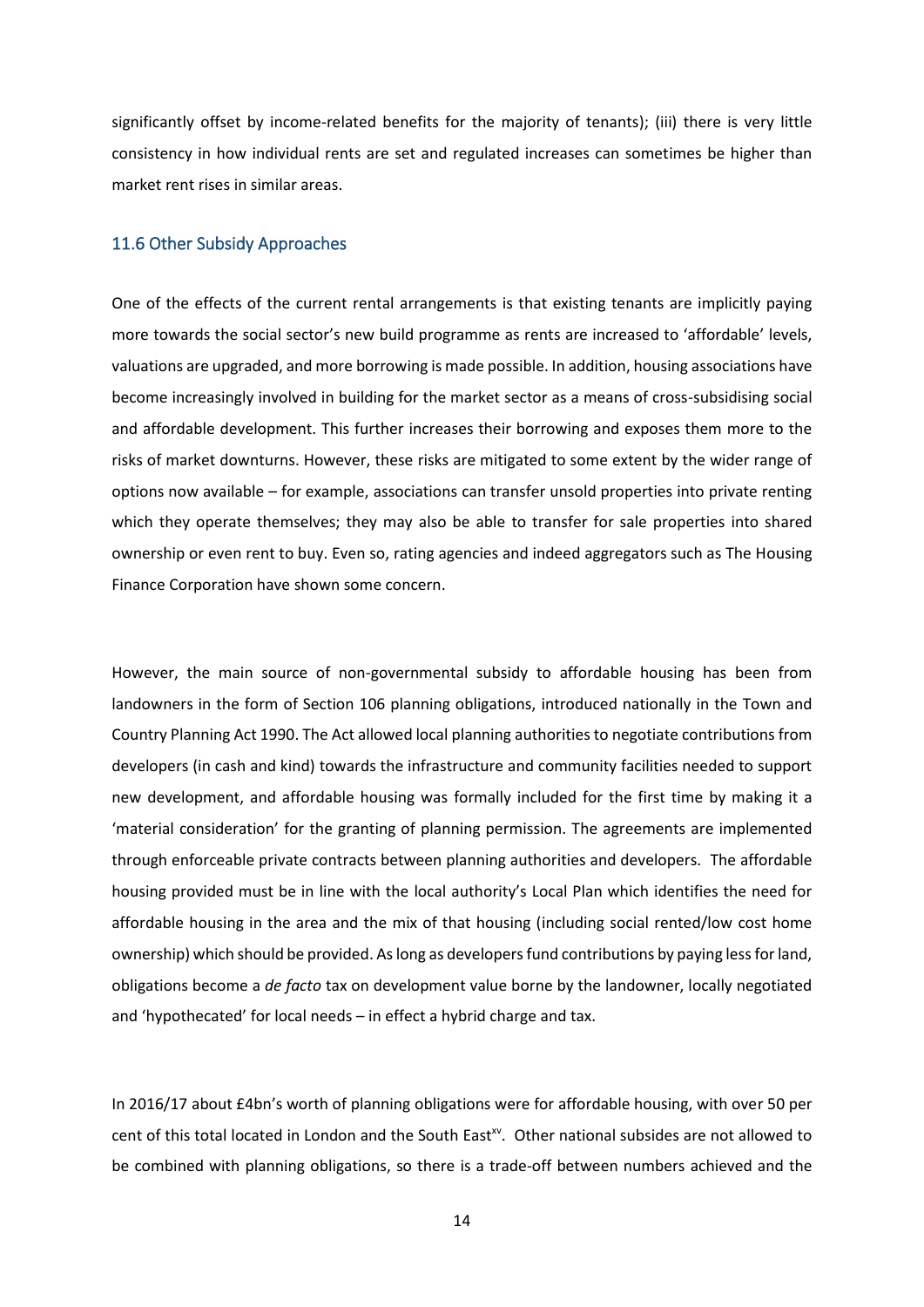depth of subsidy needed per unit. In 2017/18 almost half of the 47,000 plus affordable homes delivered were under Section 106 with nil grant<sup>xvi</sup>. Inherently, the system tends to favour low-cost home ownership and intermediate tenures – although 60 per cent of the relatively small number of social rented houses was also delivered in this way.

# 11.7 International Comparisons

The most common definition of social rented housing across countries is in terms of ownership, for which most countries can provide data. Owners include mainly local authority and non-profit housing organisations, although in some countries the range of owners is becoming more diverse. However perhaps a more useful definition relates to the terms on which the housing is provided and let: in this context it is normally defined as housing which has been provided with the assistance of subsidy, is let at below market rents and is allocated administratively.

#### **11.7.1 Social Housing in Europe**

Here we look first at Europe where social housing has been a significant element in overall provision. In particular, after the Second World War during the development of welfare states, housing was considered to be an important pillar of the contract between the state and its citizens especially in North Western Europe. In most of these countries social housing was open to a large proportion of the population. It was also an acknowledged entitlement in the socialist Central and Eastern European countries. More generally, social housing was seen as an effective means of overcoming shortages arising from war damage and rapid urbanisation for example in Italy and Portugal. Large-scale housing schemes also helped re-build construction industries and increase employment. The exceptions were in parts of Southern and South Eastern Europe, where the model was often very different, limiting social provision to local initiatives and at the national level concentrating on regulation and selfsupport mechanisms<sup>xvii</sup>.

Thereafter, social housing systems have evolved quite differently across Europe<sup>xviii</sup>. They now differ in size and in the degree to which they target specific groups: typically, low-income and socially vulnerable households and sometimes key workers. Ownership and institutional settings vary as does the relative importance of different levels of governance – state, region, municipalities – and their degree of cooperation.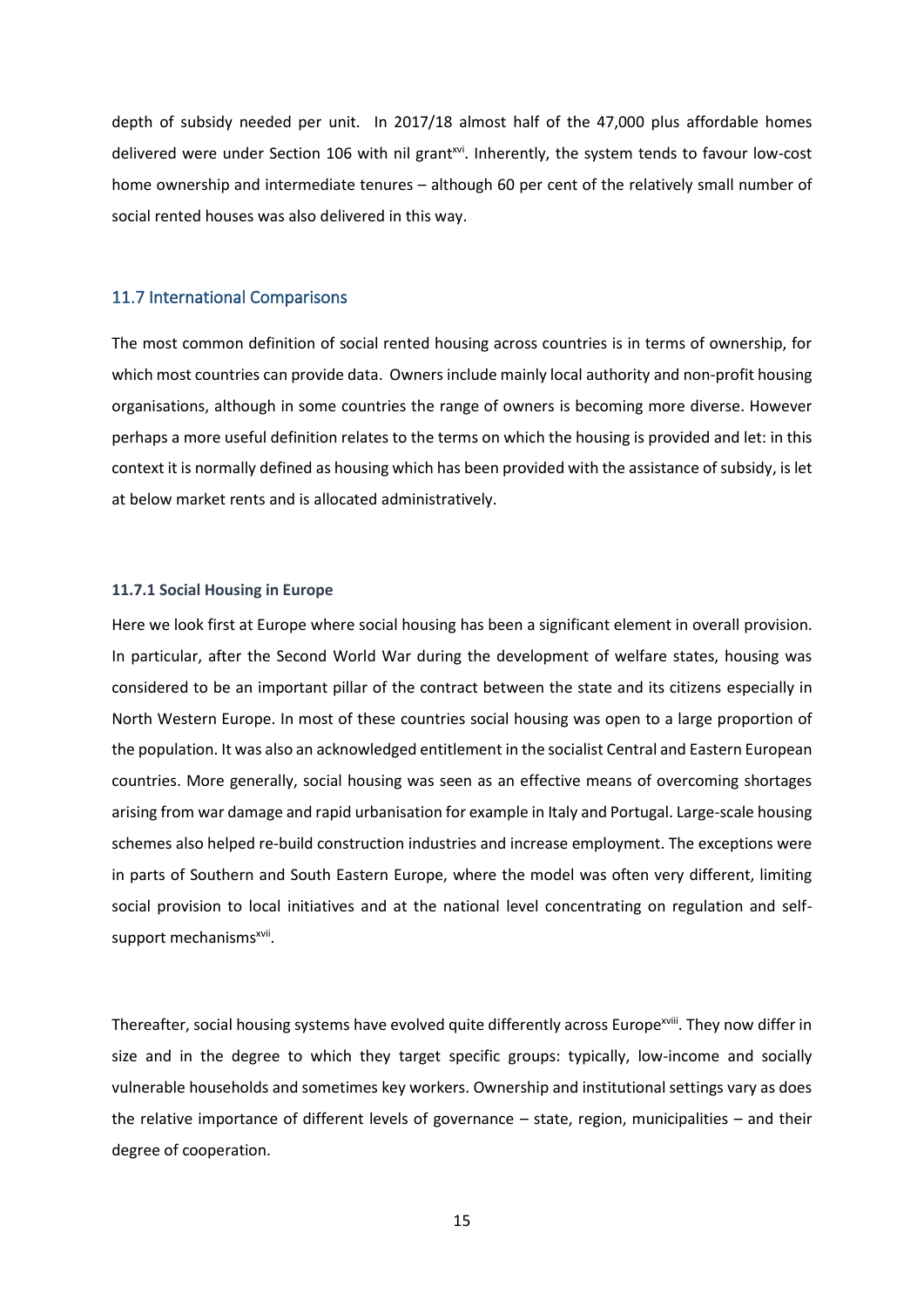Over the last thirty years we have seen the decline of social housing in many European countries as the range of housing opportunities has increased and political regimes have changed. Even so, perhaps the most fundamental rationale for the continuation of traditional social rented housing has been that in Western/Northern European countries it is local authorities that retain the legal responsibility, often first introduced in the nineteenth century, to ensure their populations are adequately housed. In this context there remains a small group of countries where social housing accounts for more than a fifth of the housing stock led by the Netherlands at around 1 in 3; and followed by Austria, Scotland and Denmark. There is then a middle group which includes England, France and Sweden<sup>xix</sup> at over 15 per cent; while across the rest of Europe the proportion ranges from around 10 per cent down to almost nothing.

The Netherlands, France and Germany provide good examples of the different ways that social housing is delivered. The Netherlands are perhaps the closest to Britain in their approach in that they use market finance very effectively. The country has the highest proportion of social housing in Europe all provided by housing associations with financial guarantees by government. Even so, the costs of finance have been comparable to those in the UK where no overall guarantee exists<sup>xx</sup>. The private and social sectors are treated equivalently and all rents below approximately 700 euros per month, based on a points system, are controlled. Above that level they are freely determined. Housing associations are generally financially strong and able to invest quite widely, although these powers have lately been restricted. The sector is financially stable and is making net contributions to the Exchequer. France has had a consistently strong commitment to social housing including a continuing special circuit of subsidised housing finance. Local housing providers are similar to housing associations with strong links (sometimes including ownership) to local authorities. Over the last decade France has managed to maintain both funding and the scale of the sector. Germany on the other hand has privatised almost all the social sector stock either by large scale sales to private equity or because social housing subsidies have traditionally been time limited. While formally the sector is relatively much smaller than in the past, a proportion of those units that have transferred are let at sub-market rents. In all three countries land continues to be made available by local authorities or on mixed tenure sites to enable additional social housing to be provided.

## **11.7.2 Eastern Europe**

The socialist model was one of state ownership with the allocation of housing and related services implemented by municipalities and employers. Even before 1989 this model had begun to change in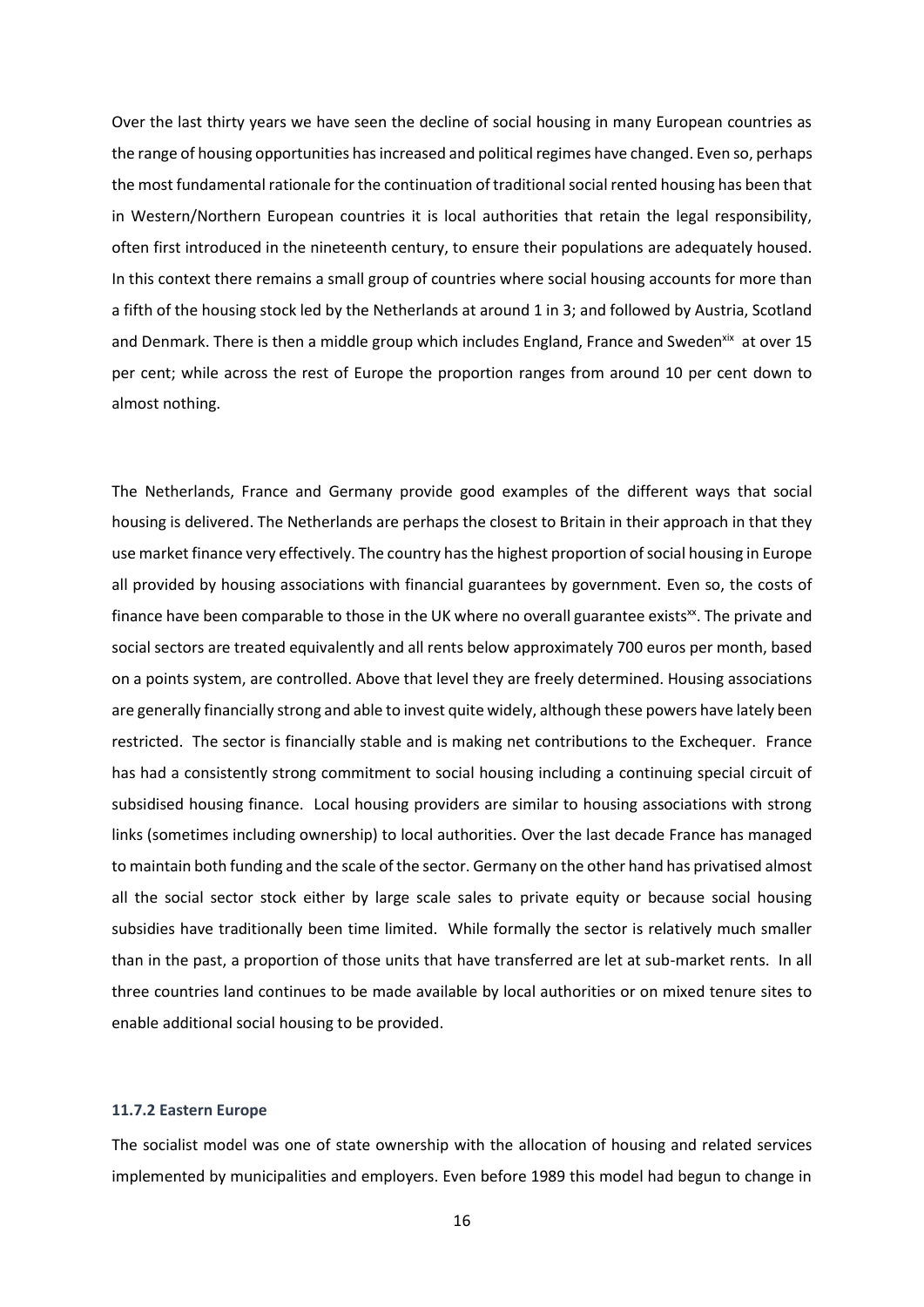some Eastern European countries. Thereafter privatisation and, where relevant, restitution became the norm, to the point where most such countries now have only a tiny municipal rented sector with very few resources even to maintain that stock and little capacity to raise rental revenues<sup>xxi</sup>. Problems of under-investment in the existing stock, particularly relating to energy efficiency, have been transferred to the private sector where many households have few resources to address them. Policy makers across transition economies are looking to develop new models of housing and energy support but these are mainly in their infancy.

#### **11.7.3 European Overview**

European housing policies have generally moved towards more market-oriented models since the late 1970s. Liberalisation of both rental and credit markets together with the privatization of social dwellings has occurred in most countries. Targeting has become a core theme, both in terms of these smaller investment programmes and through the shift towards income-related subsidies. Universalistic models have been questioned and reoriented towards more targeted approaches.

A major concern across much of Europe is that of the residualisation of social rented housing. It occurs in countries which still maintain a universalist approach such as Denmark and the Netherlands, where mid-income households largely tend to prefer – and can afford – homeownership. It is inherent in countries where policy directly targets low-income and vulnerable households such as the UK and Ireland. This increased residualisation raises issues of economic sustainability for social landlords: unless income-related allowances are particularly generous, the lower the income of the tenants, the lower the rents that can be charged and the higher the risk of inadequate cash flows to maintain the properties and to invest in new stock. Concentrating allocations on vulnerable, or 'problematic', tenants raises similar issues of social and political sustainability. Recent migration waves and the refugee crisis have contributed to increasing housing demand in the social sector in many countries and is resulting in a range of initiatives to expand provision, although mainly on a short-term basis.

Overall, in countries such as the Netherlands, France and the UK, where there is embedded capital in the social sector, it appears to be relatively resilient and to have the potential to play a greater role in meeting housing needs. In countries with either less of a history of social housing or where the traditional state sector has been dismantled, alternative sources of funding (such as free land on market developments in Spain) are sometimes being made available and in others, notably in the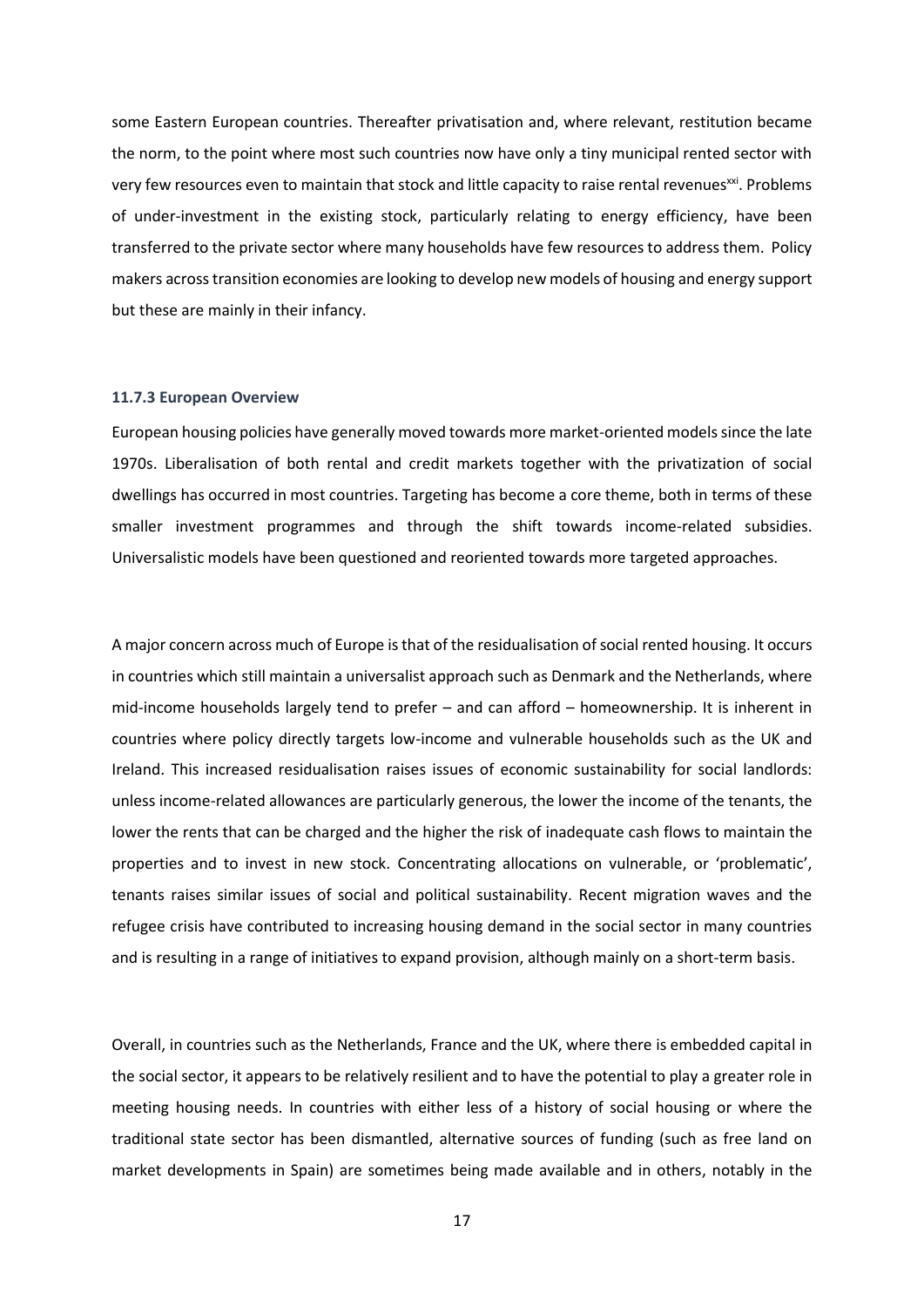transitional countries, there is growing political will to introduce new policies. But these initiatives are relatively limited.

#### **11.7.4 Social Housing in Market-based Economies**

Typical examples are North America and Australia/New Zealand. These countries have long histories of public and social housing but the proportions of households accessing this type of subsidised housing are usually quite small. In general, the emphasis has been on supporting homeownership rather than rented housing. Even so there are significant initiatives to develop affordable housing both through national policies and local initiatives.

The US introduced the Low-Income Housing Tax Credit system (LIHTC) in 1986 which has, since that date, generated some 2.6 million units for very low-income rental housing. The housing is privately developed, owned and operated; privately financed through lenders and equity investors; and privately managed by developers from both the non-profit and for-profit sectors. It works by giving private developers a tax incentive to invest in eligible projects which can be transferred and traded. For the fifteen-year compliance period a majority of units must be let to households with incomes below 60 per cent of the area median income. Federal funding is given to state allocation agencies who then make the individual allocations. Once an allocation of LIHTCs is awarded to a project, a developer may sell the tax credits either through direct investment in the project or syndication. Investors in LIHTCs have very different motivations: banks are enabled to meet requirements under the US Community Reinvestment Act which is designed to encourage them to meet the credit needs of low and moderate-income neighbourhoods within the communities in which they operate. Other investors invest directly for the returns generated, while still others invest for tax sheltering purposes. Returns are low because the investment is in the credit not the housing and because of competition for that product. It is regarded as an exemplary programme which has successfully applied market discipline to the public–private partnership structure of the enterprise. Moreover, while there have been periods of cut back there are also periods when funding has been increased.

In Australia the introduction of the National Rental Affordability Scheme (NRAS) in 2008 represented a significant shift in the provision of housing assistance, for the first time leveraging private investment in the supply of affordable rental housing (at 20 per cent below market levels) at a national scale.<sup>xxii</sup> It was a mixed market approach, able to integrate affordable rental accommodation within wider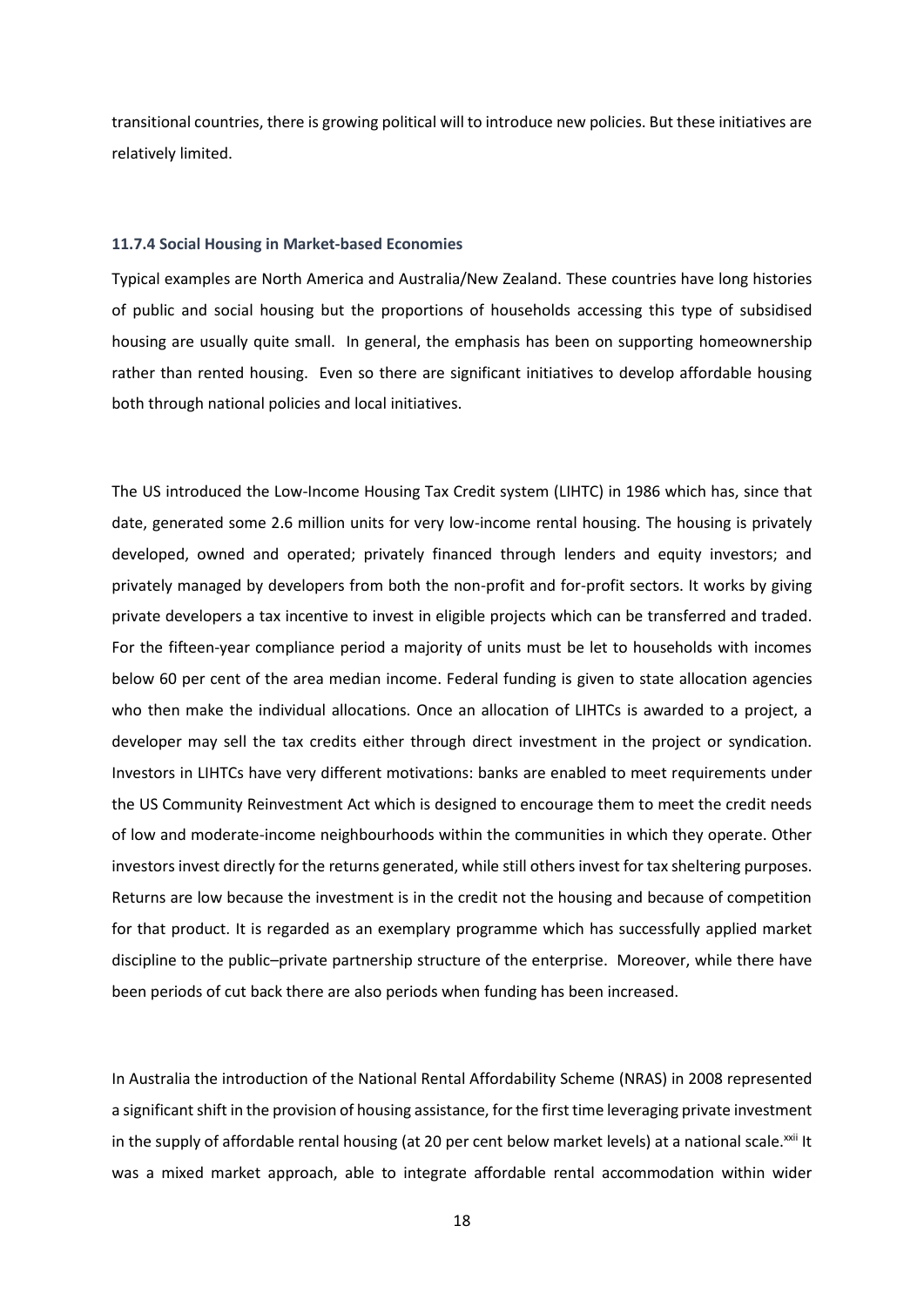market developments. The allocation decisions were based on a combination of financially feasible project applications and state government directed housing priorities, and the approach worked well in delivering quality and spatial objectives. NRAS generated nearly 30,000 units in the six years up to 2014. Despite positive assessments, concerns about complex administration, poor targeting and administrative delays then resulted in the discontinuation of the scheme.

Australia, New Zealand and Canada all have planning policy instruments, which enable identified land to be used for social housing with implicit cross-subsidy from market provision, with varying success<sup>xxiii</sup>. More generally it is how land can be provided which helps determine the capacity to provide affordable housing. Hong Kong and Singapore, both of which have very successful housing policies, achieve this in part by land nationalisation and continued state commitment to affordable housing. Many other countries struggle with both ineffective planning regimes and inadequate finance<sup>xxiv</sup>.

# 11.8 Conclusions

Social housing, owned by the state, local authorities or non-profit organisations, has been the traditional approach to providing affordable housing for both lower-income working and vulnerable households, concentrated in urban areas. It was the core mechanism for dealing with post-war shortages in Europe especially in countries that were committed to a welfare state model of support, but it was equally important as an element in the 'social wage' in more socialist countries. In rural environments on the other hand self-build and family support tended to dominate.

The biggest problem in terms of affordability is that sub-market rents must inherently always generate shortages and it is often the more vulnerable or the newcomers who are excluded. Income-related housing support – which has only been regarded as administratively practicable since the early 1970s is one way to address this issue – and we turn to this in the next chapter.

The second major issue is that as incomes rose and with it the demand for housing and freedom of choice, owner occupation became the preferred tenure for the majority of stable and secure households and social housing tended to become more residualised. Shortages of funds for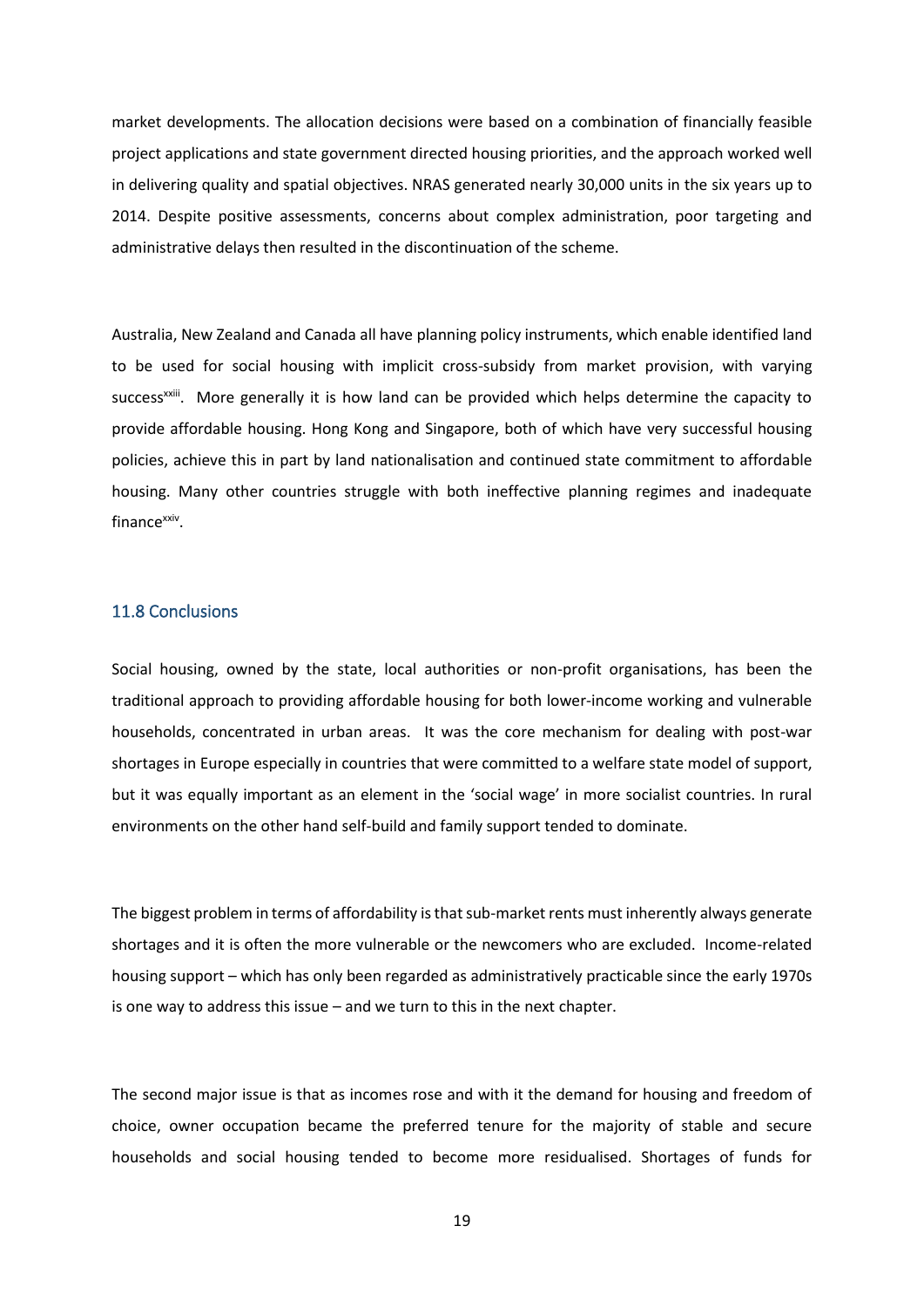improvement and regeneration in many countries have made at least some parts of the sector undesirable and generated ghettos of poverty and vulnerability.

Yet it remains the case that state provision and subsidy are one of the most effective ways in which additional new housing can be provided. This is the major reason why there has been a resurgence of interest from the UK government over the last few years in increasing social housing investment to meet government targets, using mixed methods of finance and land provision as well as direct grants. This aspiration is reflected in a range of reports aimed at supporting the expansion of social housing. For instance, the latest report from Shelter *A Vision for Social Housing* xxv<sup>-</sup>calls for an average of some 150,000 social homes to be provided per annum over the next twenty years. All that is currently missing are the resources.

## References

- Allen, J., Barlow, J., Leal, J., Maloutas, T., and L. Padovani (2004), *Housing and Welfare in Southern Europe,* Oxford: Wiley.
- Ellis, K., and C. Whitehead (2015), *Affordability: A Step Forward, Establishing Principles for Rent Setting,* London: Affinity Sutton.
- Elsinga, M., Stephens, M., and T. Knorr-Siedow (2014), 'The Privatisation of Social Housing: Three Different Pathways' in Scanlon et al (2014).
- Galster, G. (1997), 'Comparing Demand-side and Supply-side Policies: Sub Market and Spatial Perspectives.' *Housing Studies* 12(4): 561-577.
- Gurran, N., Gilbert, C., Gibb, K., van den Nouwelant, R., James, A. and P. Phibbs. (2018), *Supporting Affordable Housing Supply: Inclusionary Planning in New and Renewing Communities*, AHURI Final Report No. 297, Australian Housing and Urban Research Institute Limited, Melbourne.
- Hegedüs, J., Lux, M., and N. Teller (eds.) (2013), *Social Housing in Transition Countries*. New York, Abingdon (UK): Routledge.
- Holmans, A. (2005), *Historical Statistics of Housing in Britain*, Cambridge: Cambridge Centre of Housing and Planning Research.

Lord, A., Dunning, R., Dockerell, B., Carro, A., Burgess, G., Crook, A., Watkins, C., and C. Whitehead (2018), *The Incidence, Value and Delivery of Planning Obligations in England in 2016-17*, London: Department of Communities & Local Government.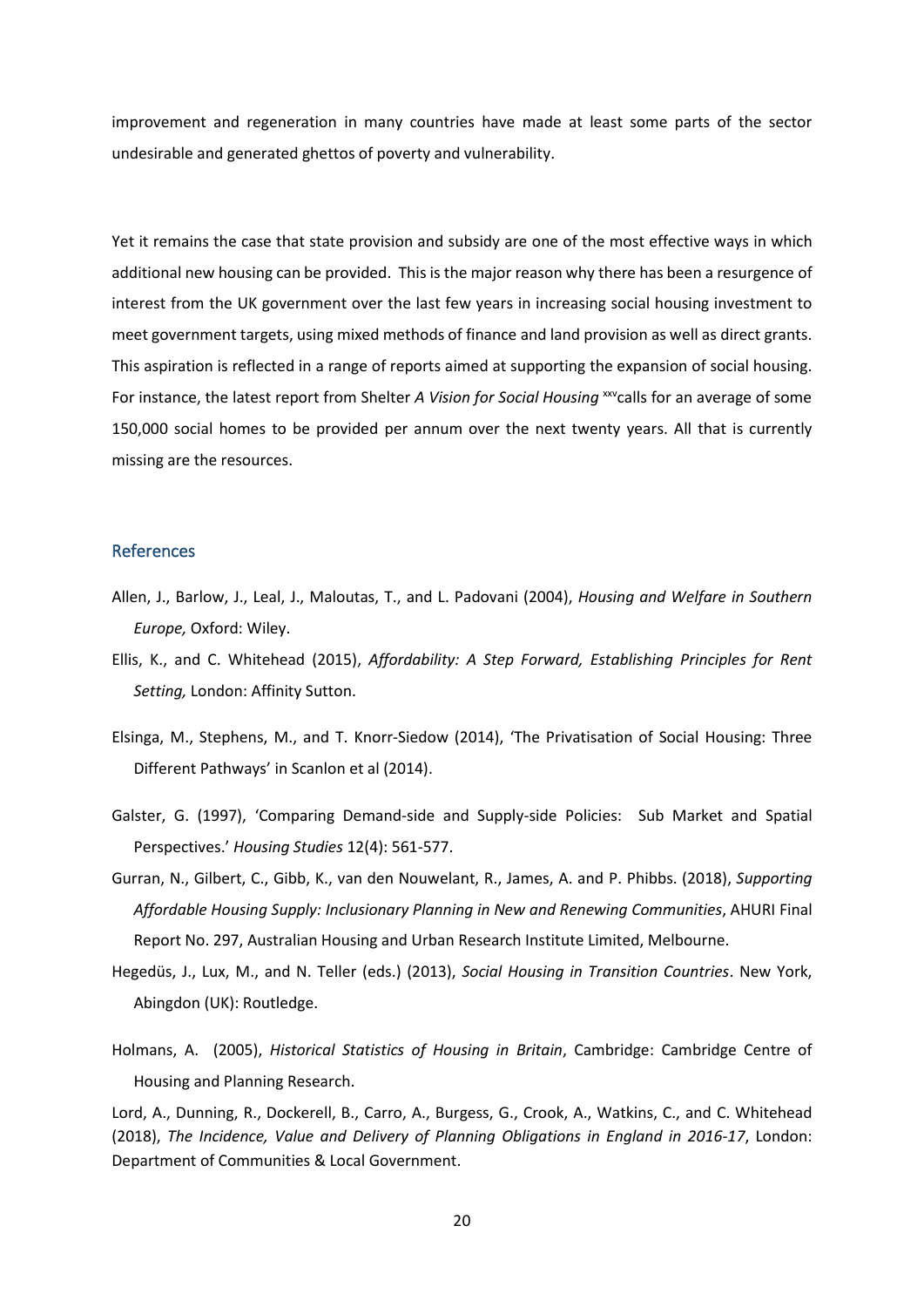- Ministry of Housing, Communities and Local Government (2018), *Affordable Housing Supply April 2017.*
- https://assets.publishing.service.gov.uk/government/uploads/system/uploads/attachment\_data/file /758389/Affordable\_Housing\_Supply\_2017-18.pdf.
- Priemus, H., and C. Whitehead (2014), 'Interactions between the Financial Crisis and National Housing Markets', *Journal of Housing and the Built Environment,* 29:193–200.
- RICS (2019), *International Models for Delivery of Affordable Housing in Asia*, Insight Paper, London: RICS.
- Rowley, S., James, A., Gilbert, C., Gurran, N., Ong, R., Phibbs, P., Rosen, D. and C. Whitehead, (2016), *Subsidised Affordable Rental Housing: Lessons from Australia and Overseas*, AHURI Final Report No. 267, Australian Housing and Urban Research Institute, Melbourne.
- Scanlon, K., Whitehead, C., and M. Fernández Arrigoitia (eds.) (2014), *Social Housing in Europe*. Oxford: Wiley Blackwell.
- Shelter (2019), *A Vision for Social Housing, London:* Shelter.
- Whitehead, C. (1999), 'The Provision of Finance for Social Housing: The UK Experience', *Urban Studies,*  36(4): 657-672.
- Whitehead, C. (2003), 'The Economics of Social Housing' in O'Sullivan, A. and Gibb, K. (2003*) Housing Economics and Public Policy*, Oxford: Blackwell.
- Wilson, W. (1998) 'Rent Levels, Affordability and Housing Benefit' *Research Paper 98/69*.London: House of Commons Library, Parliament.
- Wilson, W. (2019), 'Rent Setting: Social Housing (England)', *Briefing Paper 01090*. London: House of Commons Library, Parliament.
- Wilson, W., and A. Bate (2015), 'Affordable Rents: England', *House of Commons Library, Briefing Paper*  05933, London.
- Yates, J., and C. Whitehead (1998). 'In Defence of Greater Agnosticism: A Response to Galster's 'Comparing Demand-side and Supply-side Subsidies.'' *Housing Studies* 13(3): 415-423.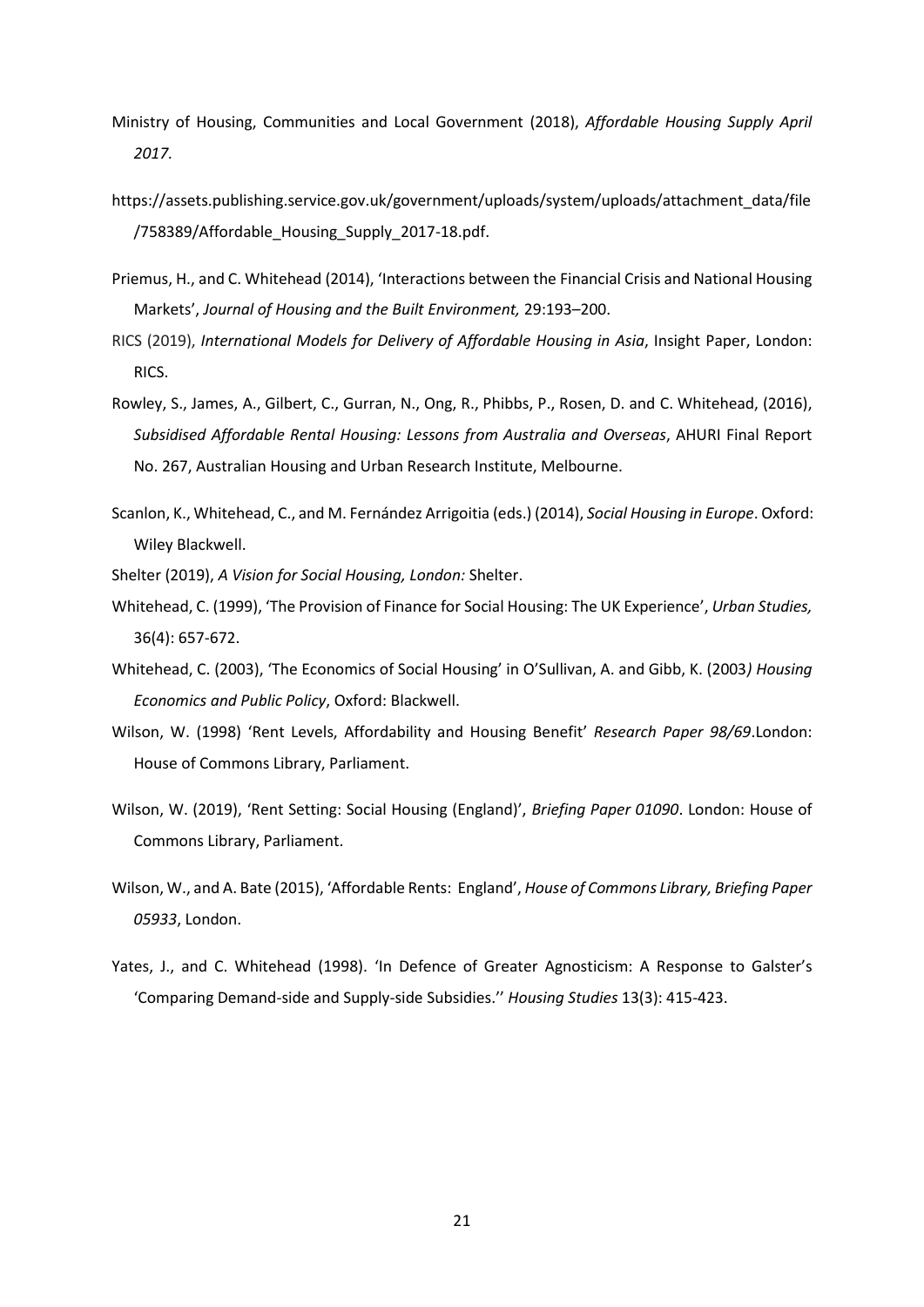# CHAPTER 12

# SUBSIDISING THE HOUSING COSTS OF LOWER-INCOME TENANTS

# 12.1 Introduction

There are two main discussions that have taken place concerning the principles associated with subsidising the housing costs of low-income tenants: is there a case for housing specific subsidy; and if so, should that be directed at people or dwellings? There is a further question about whether subsidy should cover those in owner-occupation. None of the issues are straightforward. Within the housing literature there is general acceptance that housing-specific subsidies are necessary; in other words, we cannot solve the problem simply by modifying the income distribution or by regulation. Once this is accepted, a core element of the housing subsidy debate has been about whether it is better to use supply side subsidies to increase the provision of sub-market rental housing and to limit the rents charged or whether it is better to provide income-related demand side subsidies to help individual households obtain the housing they need. This debate has also been strongly linked to the more political question of how important the government's role (at national as well as local level) should be in providing the dwellings and setting the appropriate allocation principles. In other words, the debate is significantly a reflection of the post-war European experience of large-scale government ownership of housing.

Within the welfare literature, however, the discussion is more around how housing costs modify both the structure and cost of social security overall and therefore how they can impede more fundamental objectives. These include how to ensure both an efficient market for housing and sufficient support so that households can afford adequate housing as well as the other necessities of life. As such the debate has tended to be more about affordability in the marketplace, although the issues are just as relevant in the context of mixed housing systems.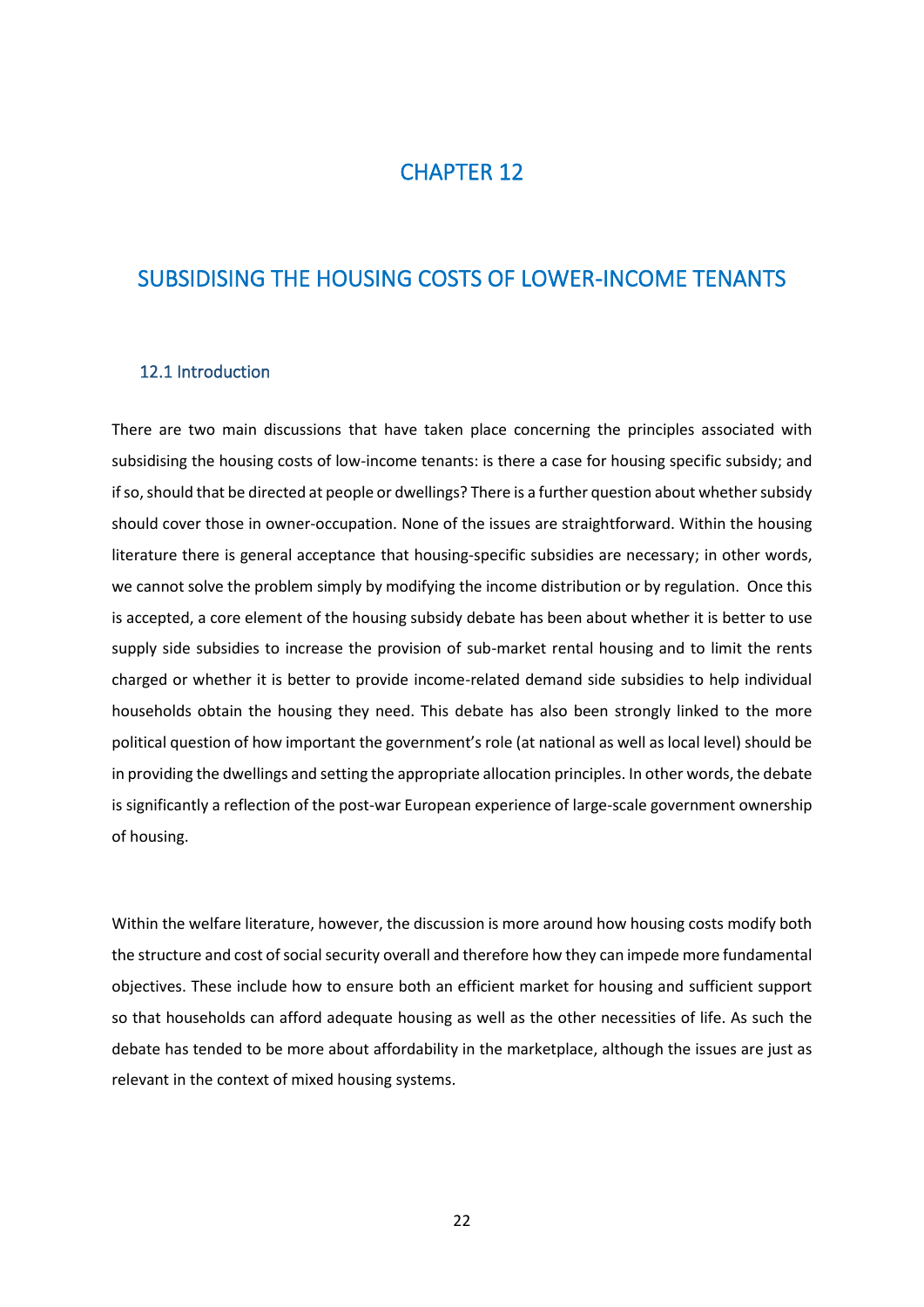Within the housing literature as noted in Chapter 11, the starting point in advanced economies has always been supply side because of the capacity to deliver. But as demand side subsides have become increasingly important the issues become more intertwined with those of general welfare principles as well as more practically on the capacity to target assistance.

Finally, the issue around whether support should be available to households in all tenures or be restricted to tenants: In principle, this argument tends to be around the view that owner occupiers are buying a different product, including investing in an asset which is not generally regarded as a necessity of life and therefore should not be assisted. At a more practical level, owner-occupiers are generally better off and, even when their incomes are low, often have both assets and relatively low housing costs because they are elderly and have paid off their mortgages.

In the UK, as in many other contexts, our housing policy includes a bit of everything, in that we support socially owned housing at below market prices through supply subsidies and allocate that housing mainly to lower-income households; we provide income-related benefits for both social and private tenants; and we give, increasingly limited, support to owner-occupiers who suffer sudden income loses.

## 12.2 Supply versus Income-Related Subsidies

We noted in Chapter 11 that one reason for subsidising the supply of housing for lower-income tenants was that until the 1970s there was little capacity to deliver income-related benefits which took account of both the detail of household requirements - in terms, for instance, of household composition – and of their housing costs. This was a very practical reason for choosing to subsidise housing and one which was accepted by most Northern European countries. As computerisation became more straightforward and data became more available, the introduction of housing-related benefits for all eligible tenants became a possibility and many European and other more developed countries saw this as an option<sup>xxvi</sup>.

Once the option existed there has been considerable debate in the literature about the relative merits of supply and demand side subsidies - with academics from more market-oriented economies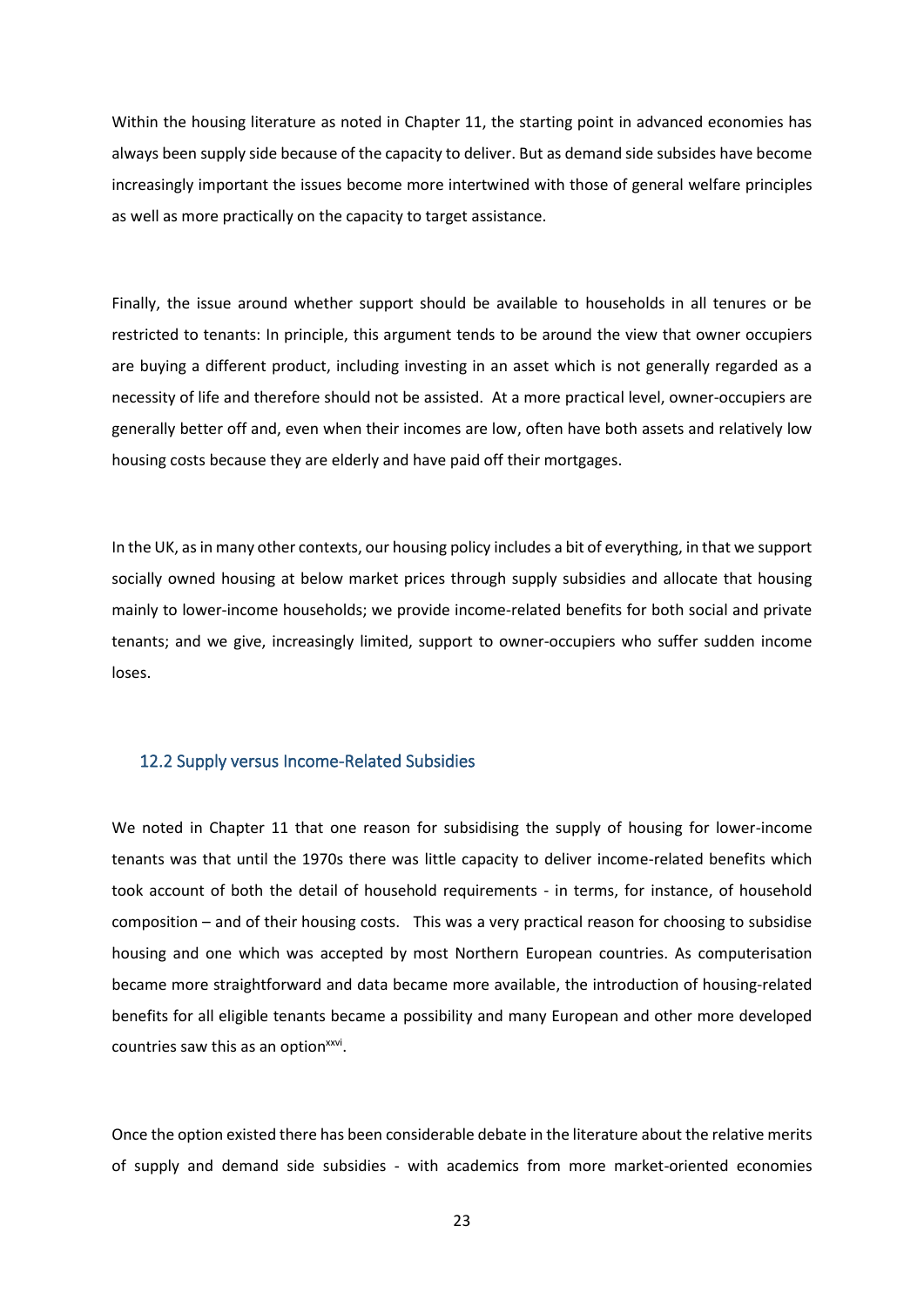normally taking the view that targeted income-related benefits are to be preferred to public sector investment, while others see a mix as the better approach in practice<sup>xxvii</sup>. The arguments for demand side subsidies are (i) that they enable the market to respond to the increased capacity to pay among those in receipt of housing allowances and so expand supply of appropriate housing, including using the existing stock more effectively and (ii) that subsidy can be more effectively targeted on those in housing need; in particular it can ensure that all those in need are assisted and can adjust assistance as household circumstances change.

The arguments for supply side subsidies include that (i) the market is generally rather unresponsive, so rents may rise as a result of demand subsidies rather than supply be expanded; (ii) non-profit social landlords - both local authorities and social landlords more generally - have wider objectives than private landlords which include meeting the needs of low-income and vulnerable households and residence-based services in particular can be most cost effective to deliver than separately through the market (iii) government can specify what should be provided, where and for whom in line with politically agreed social objectives.

A core issue is whether this should be an either/or debate or if the more appropriate approach is some mixture of the two. In practice, supply subsidies are always limited, so that there are 'insiders' who are receiving support and 'outsiders' who are dependent on the market. So, if the objective is to ensure everyone eligible for assistance is helped this must entail a mixture of demand and supply side approaches – which indeed is the case in most European countries.

Since the 1970s there have also been political pressures across countries to cut back on supply subsidies in part because numerical shortages had been overcome but also because it was seen as increasingly possible to provide income-related benefits for those not accommodated in social housing and indeed for those unable to afford even social sector rents. These payments to individuals are available to a greater or lesser degree in most Northern European countries<sup>xxviii</sup> and have become increasingly important as rents go up to support additional borrowing to maintain social sector investment. In particular, the revenue from these demand side subsidies provides a relatively secure income stream to social providers which helps to reduce the cost of funds.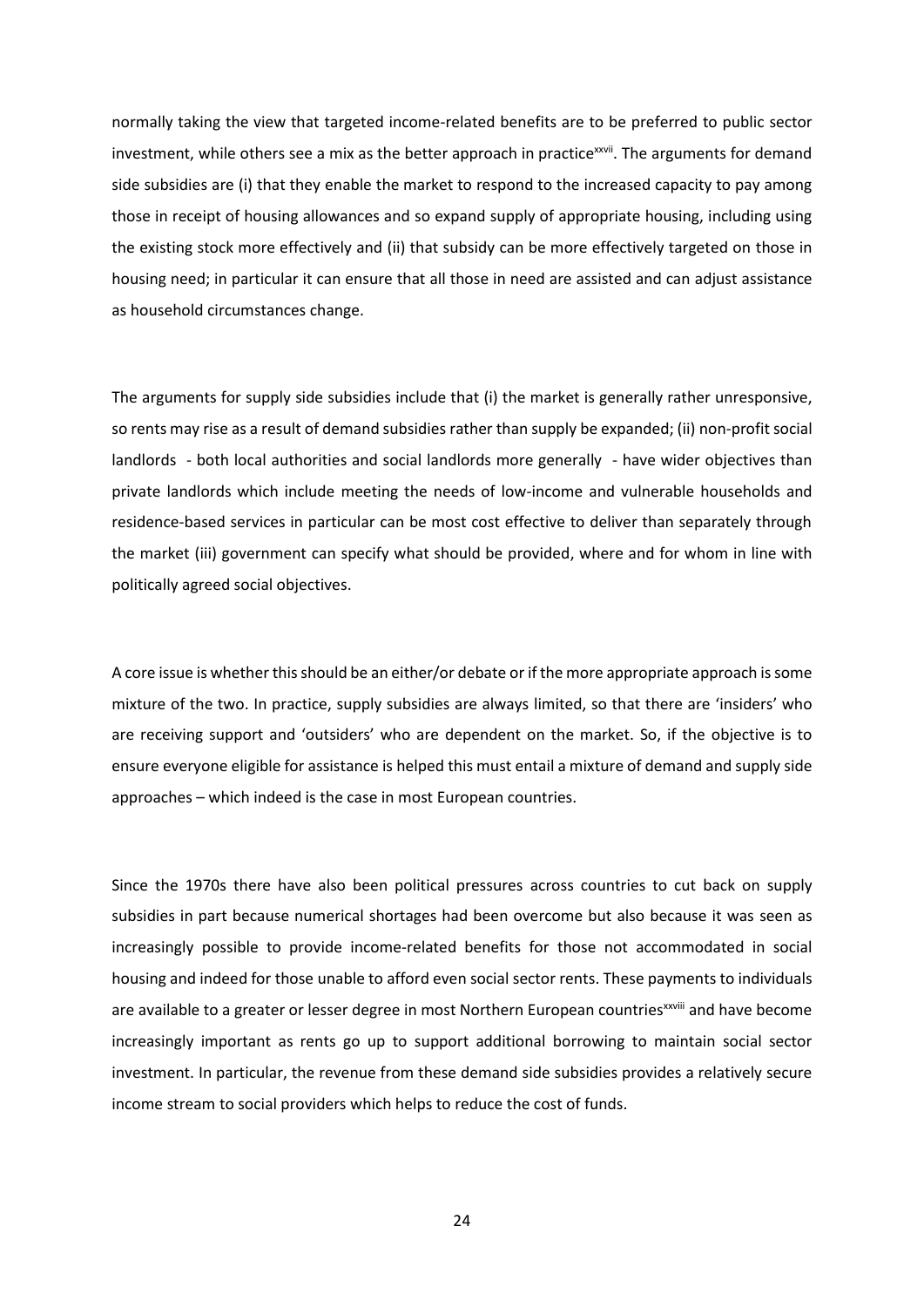## 12.3 Housing and Welfare

In the UK the question of how to develop housing-specific income support had been part of the debate around the form that social security in general should take, initiated in the Beveridge Report in 1942<sup>xxix</sup>. When Beveridge published his report on developing an effective post-war social security system, he recognised that the objective of ensuring that everyone would be able to achieve a reasonable standard of living through the national insurance system he was proposing was put at risk by 'rents' because of the extent to which the costs of minimally acceptable housing varied across the country. No other element of the necessities of life was seen as having variations that were significant enough to undermine the nationally based system.

#### He stated that:

'The attempt to fix rates of insurance benefit and pension on a scientific basis with regard to subsistence needs has brought to notice a serious difficulty in doing so in the conditions of modern Britain. This is the problem of rent. In this, as in other respects, the framing of a satisfactory scheme of social security depends on the solution of other problems of economic and social organisation.'

He further argued that a flat-rate benefit with an average allowance for housing would leave people in more expensive homes with income below a subsistence level, once they had paid their rent, and people in cheaper homes with a surplus. The alternative – of paying the actual rent as part of the insurance benefit – was seen as creating perverse incentives for people to move into more expensive accommodation just before they retired.

When the Labour government introduced the national insurance system an allowance was included for rent but this did not vary with actual rent payments. This was an acceptable approach for most tenants were already relatively protected. Problems of housing affordability were addressed in the public sector through below market rents based on 'pooled historic cost' – that is, setting rents plus government and ratepayer subsidy to cover the annual costs of building and maintaining the housing within each local authority area (see Chapter 11). Moreover, subsidy favoured higher cost areas so variations across the country were much less than those observed in the market sector. In the private rented sector, the vast majority of the stock was subject to rent controls with rents increasingly below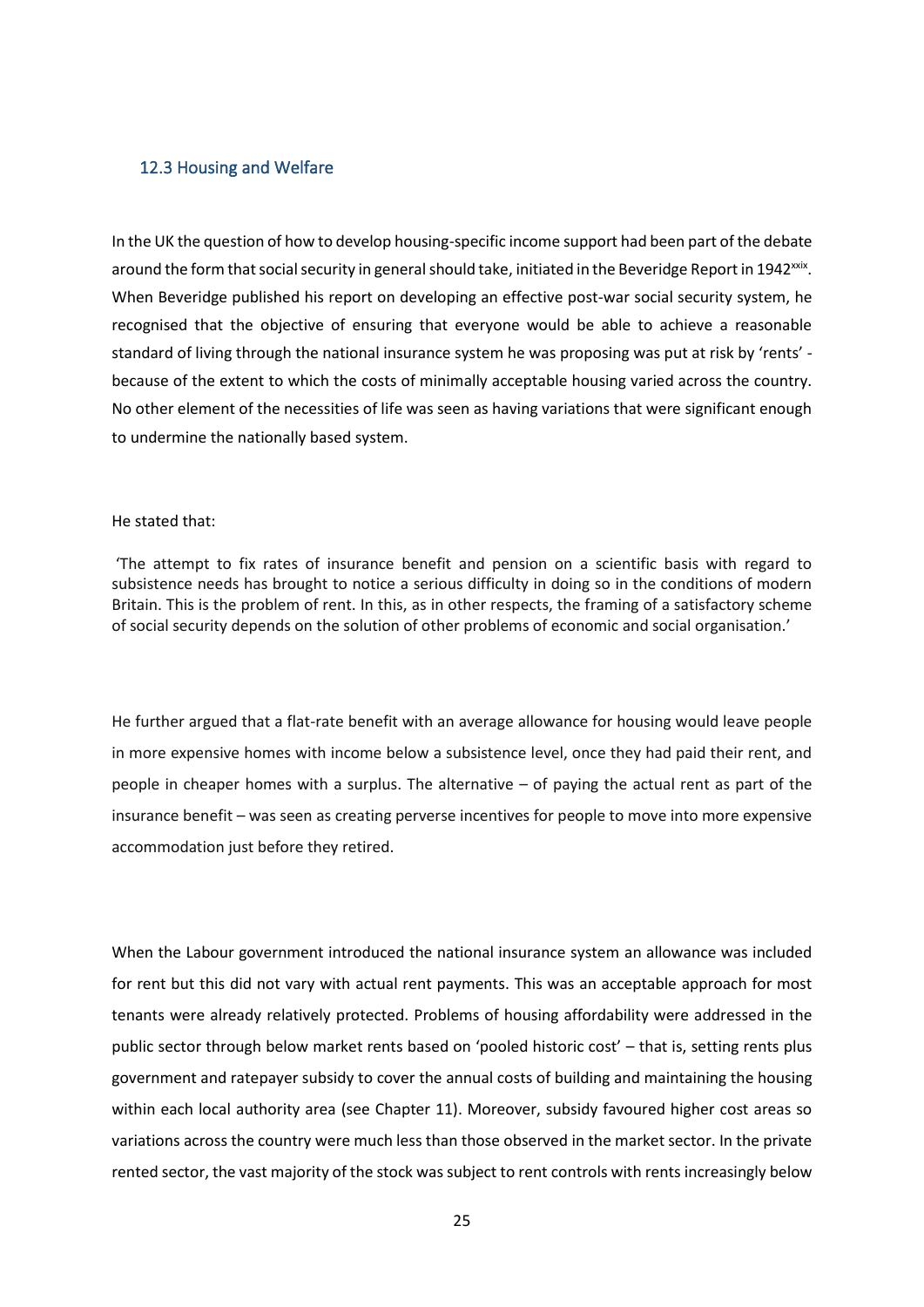market levels. In the main this left uncovered only households in furnished accommodation not subject to rent control and those unable to access housing effectively at all, who often lived within another household.

## 12.4 The Introduction of Rebates and Allowances

When rent rebates and rent allowances were introduced in the early 1970s, the basic principles underlying their introduction attempted to answer the question put forward by Beveridge: how to address variations in rent not just between regions but also between individual households.

The immediate reasons for the move towards income-related benefits were fourfold:

- The government wished to introduce a new form of rent determination in the social sector more related to the value of the property<sup>xxx</sup>, while at the same time, legal judgements had made it clear that rent must relate to the property and not to the household living in that property (so income-related rents were ruled out);
- the government was also looking to raise average levels of public sector rents so that they could more effectively cover management and maintenance costs and take account of general inflation in an environment where new building was seen as less important;
- rent controls were being modified and to a significant extent dismantled in the private rented sector; meaning that more and more households were paying market rents which were out of line with their reasonable capacity to pay; and
- it was becoming practicable to obtain the data necessary to make individual assessments and to administer the system reasonably effectively. Local authorities were given that responsibility.

The result was a scheme that not only took account of individual circumstances but meant that housing support was seen as a 'residual' taking the strain within the overall system. The principles behind what became the housing benefit system were that (i) social security rules would determine the income necessary to cover basic needs for each type of household at national level (that is, with no allowance for variations in costs across the country); (ii) housing costs would be treated separately, because rents varied so greatly both spatially and between similar households; (iii) all those who paid rent were eligible to apply for benefits; and (iv) the rebate or allowance would cover the whole rent (and allowable service charges) where the claimant's income was equal to the basic needs allowance. Above that level a proportion of every additional pound was withdrawn until income reached a point where the system presumed that rent could be fully paid by the tenant.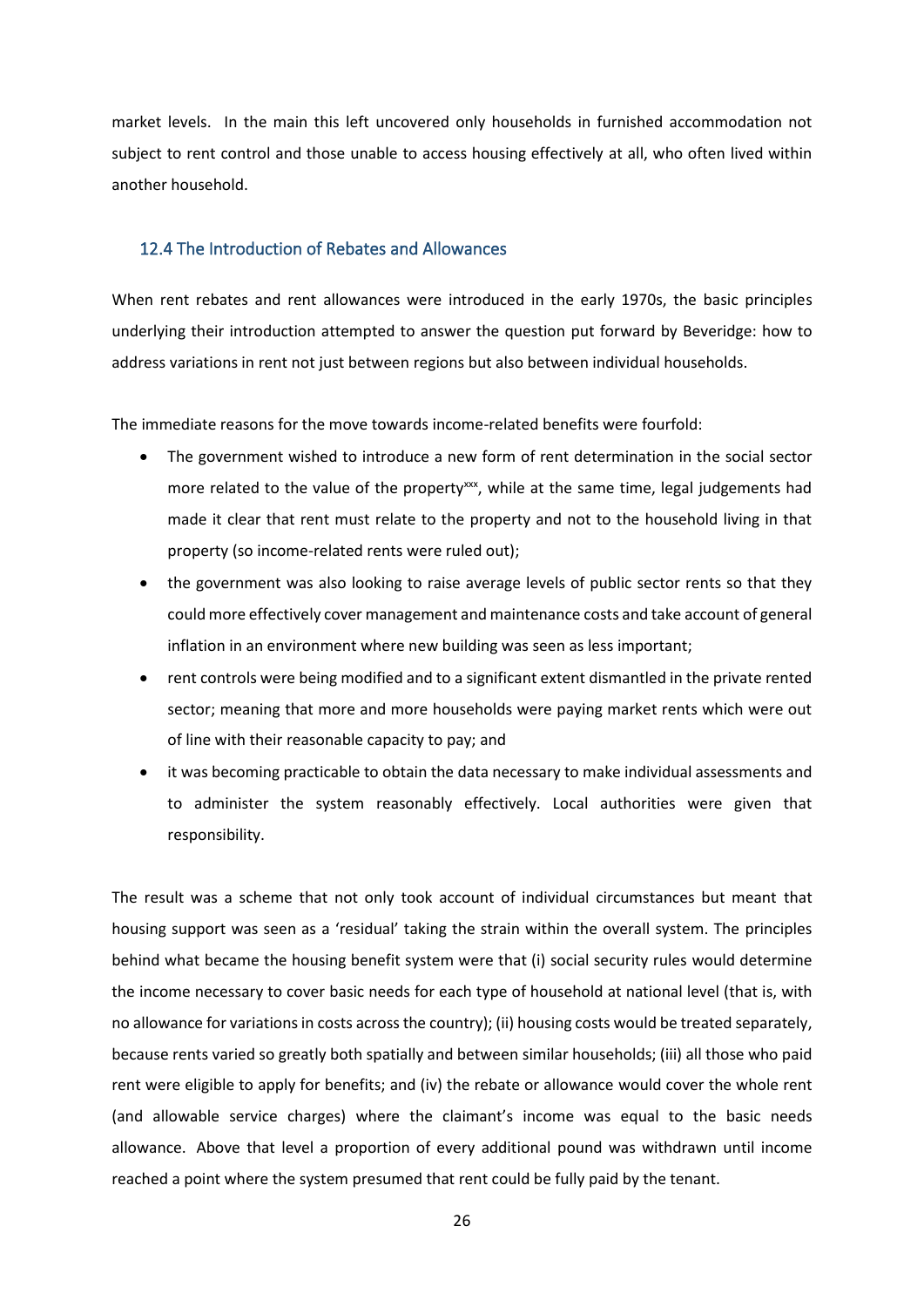Thus, under the scheme all tenants were able to obtain the minimum income required to meet the full range of essential needs; the subsidy withdrawal rate above that level was designed to ensure some limited incentive to work or to work longer hours; and basic housing standards could be achieved.

This approach meant that Beveridge's concerns about the distortionary effects of households' housing decisions were left unchecked except to the extent that in the private rented sector some basic limits on the size of the dwelling in relation to household needs were introduced. The assumption made was that people on low incomes had few housing choices, so the incentive to live in a more expensive dwelling/area was rarely implementable.

In principle this made sense in the public/social sector as dwellings were administratively allocated (although it removed any incentive to move when household circumstances changed, in particular when less space was required to meet basic occupancy standards). In the private rented sector, there were incentives for new tenants to come to an agreement with the landlord to pay a higher rent and claim the benefit (as all increases in rent were covered in full). Equally the incentive to move to a cheaper area was limited as was the incentive to find a smaller unit. These were a matter of concern but not seen as important enough to break the principles. In particular, the numbers on benefits were not expected to be large enough to push up rents in general. Another issue however was that, if you could find accommodation, the state would, at the limit, simply pay the whole rent so there was a built-in incentive to form separate households. To the extent that people took advantage of this, it meant that both more housing was required and the costs to government were increased<sup>xxxi</sup>.

# 12.5 The Current Situation

#### **12.5.1 The Allocation of Subsidy between Supply and Demand Instruments**

Perhaps the most important statistic in the context of supply versus demand subsidies is that in 1975/76 supply subsidies accounted for 82% of all government housing subsidies with only 18% going to income related support. In 2015/16 just 4.3% of the total bill went on supply subsidies, while 95.7 % was spent on housing benefit and mortgage interest support. The overall totals during that period also rose by some 15% in real terms - measured in 2016/17 prices – so housing benefit accounted for more than the total subsidy bill forty years earlierxxxii. Of course, this does not reflect the extent to which housing associations and other social landlords have been able to use past subsidy and rent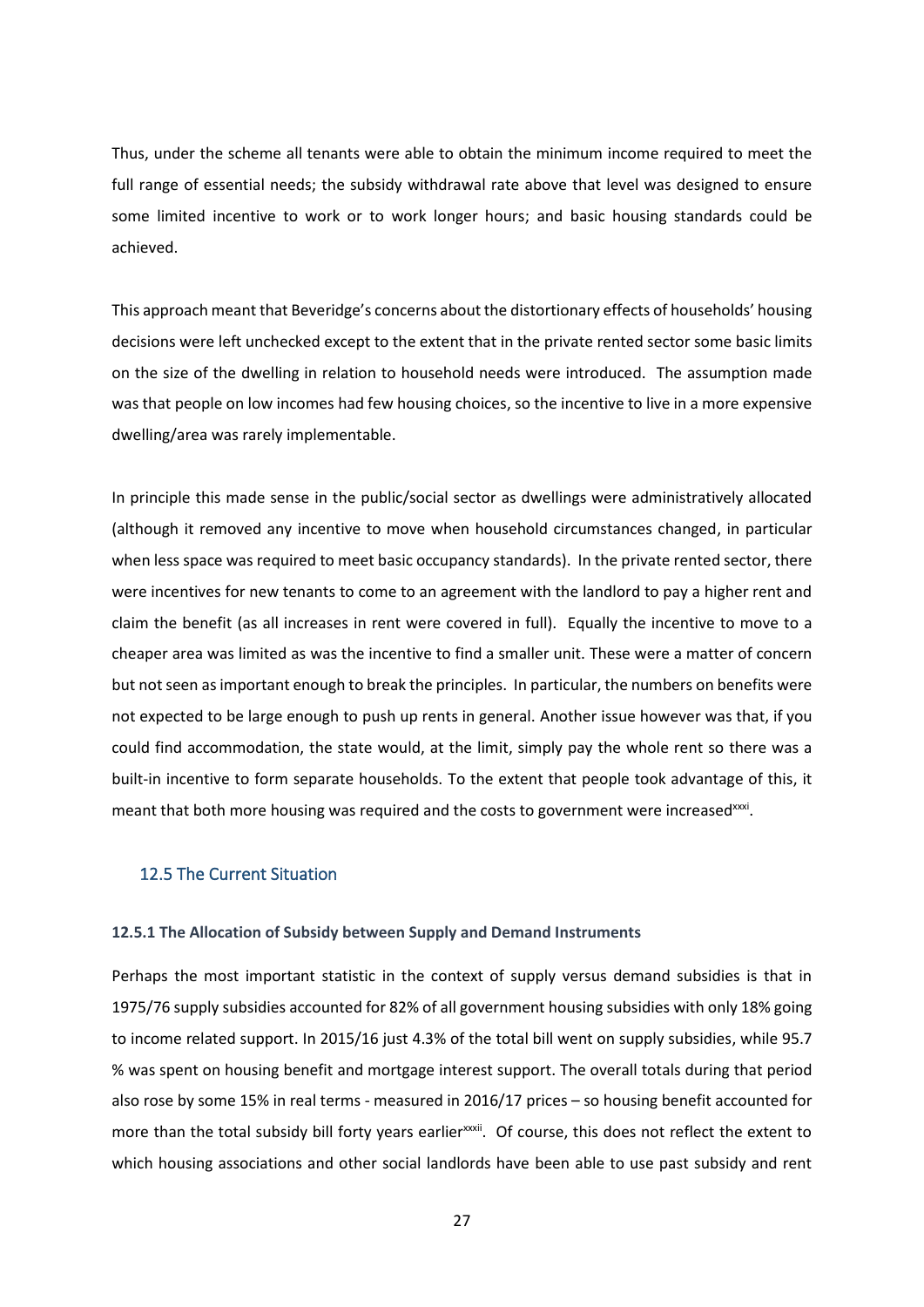increases to provide additional housing and so underestimates the value of supply subsidies in economic as opposed to financial terms. However, it does make clear that there has been an extraordinary shift away from the direct subsidisation of bricks and mortar towards support for individual households. It can be assumed based on past estimates that this shift has probably gone far too far in terms of the relative value for money for government achieved by supply versus demand side subsidies<sup>xxxiii</sup>.

#### **12.5.2 The Changing Composition of Housing Benefit Payments**

Even though the scale of total housing benefit payments has grown so much and is only now apparently coming more under control, large numbers of policy changes have limited the availability of income-related housing support, changing the picture almost out of recognition. In terms of the eligibility rules, younger people aged under 35 are now generally only eligible for a shared accommodation rate (although under Universal Credit that will increase to a one bed self-contained unit).

In the social rented sector, the situation has remained as envisaged in the1970s for the majority of tenants- in that a social rent for the housing allocated to that household is presumed to be reasonable and therefore fully covered. The exceptions are those who are subject to either the overall welfare cap - where any reduction is concentrated in housing benefit - and/or the spare room subsidy charge. In 2015, the government announced a four year 1% per annum reduction in rents in the social sector (Chapter 11). This helps those paying all their own rent themselves but was of no value for those on benefits - it simply helped government by reducing the Housing Benefit billxxxiv.

In the private rented sector, a different approach, based on a Local Housing Allowance (LHA), has been taken. This uses the distribution of rents for those not on benefits in defined 'Broad Market Areas' to determine the maximum support for which tenants are eligible; the current rule is set to enable tenants to claim for rents only up to the third decile of the rent distribution for the relevant sized property in that area. This provides some incentive to move within the area but more generally leaves large proportions of households paying a proportion of their rent even if they have no non-benefit income<sup>xxxv</sup>.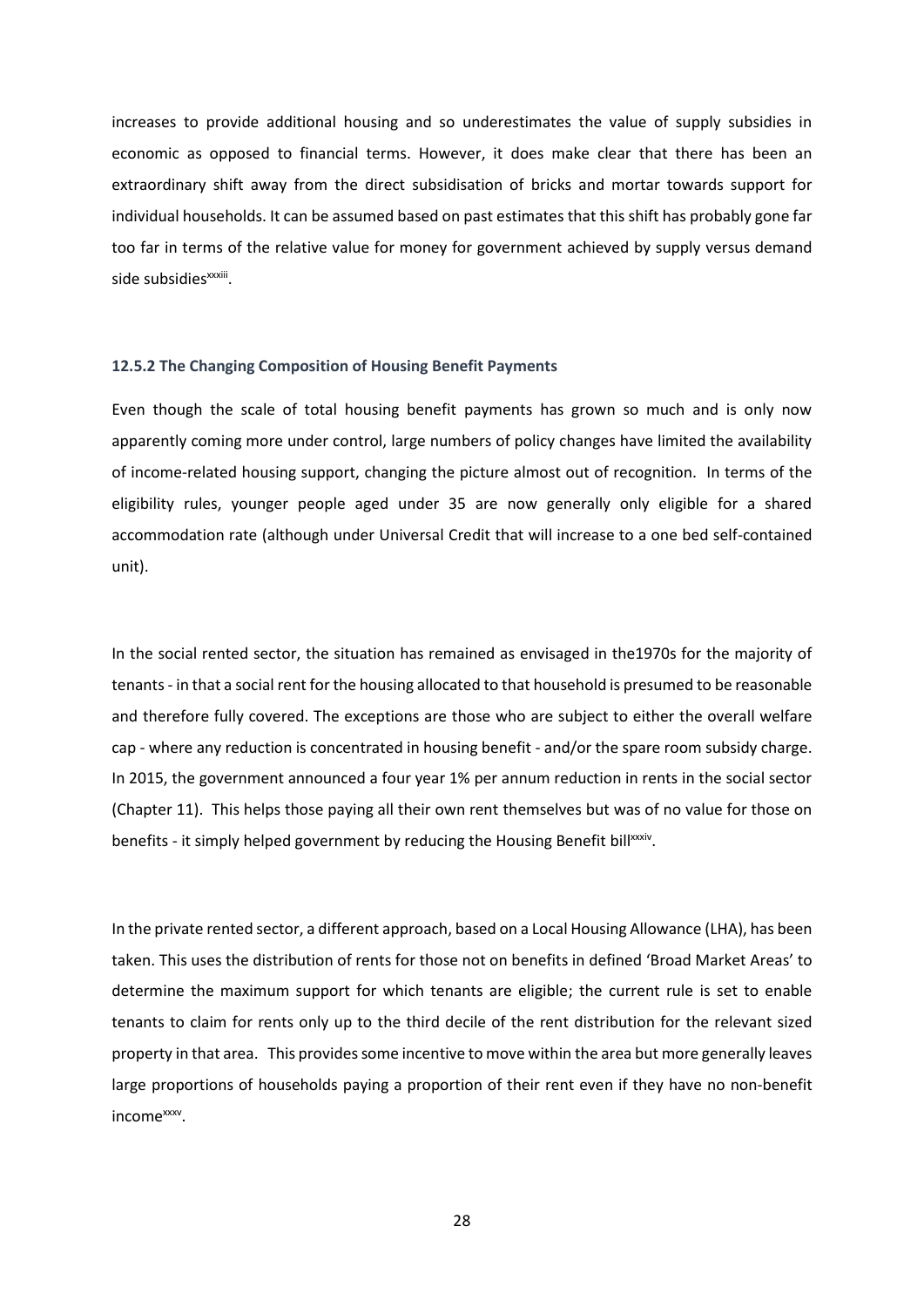In 2015 the government also introduced a four-year freeze on the determination of local housing allowances, which determine the maximum support payable to private tenants. This inherently means that as actual rents go up, those paying around or above the third decile set at the beginning of the freeze will not be compensated for any increase.

A further change, which is clearly causing very significant hardship to lower-income households, xxxvi is the transfer of Council Tax benefits (which are based on similar principles to housing benefit) to local authorities, without transferring additional funding. Local authorities may opt to introduce schemes that cover up to 100% of Council Tax for eligible tenants as was the case in the past. However, many are requiring contributions of between 10% and 40% - and sometimes higher. In turn this is leading to court orders which, of themselves, increase the costs that households have to pay and at the limit lead to evictions.

Austerity policies underlie many of these changes but there is also an attempt to increase incentives to move to cheaper accommodation or to cheaper locations. Importantly the principle of ensuring that 'residual' income is enough to pay for other basic necessities has been undermined very significantly. Rather it is now implicitly assumed that people have choice and, therefore, it is their own decision to use money for housing rather than other necessities.

## 12.6 The Importance of these Changes

A report by the Institute for Fiscal Studies (IFS) published in 2017<sup>xxxvii</sup>, gives the best estimates currently available of how much some of these changes have impacted on lower-income tenants. They showed that among private renters in the bottom 40% of incomes, the fraction whose housing benefit does not cover all of their rent has increased quite steadily, from 74% in the mid-1990s to 90% in the mid-2010s. The biggest change occurred among low-income working-age households with children, where it rose from 63% to 90% over the same period. In the social housing sector, the increase has been concentrated in recent years, jumping from 56% in 2010-2012 to 68% in 2013-2015.

The IFS estimated that reforms since 2011 have cut the housing benefit entitlements of 1.9 million privately renting households and 600,000 social renting households– in other words two-thirds of low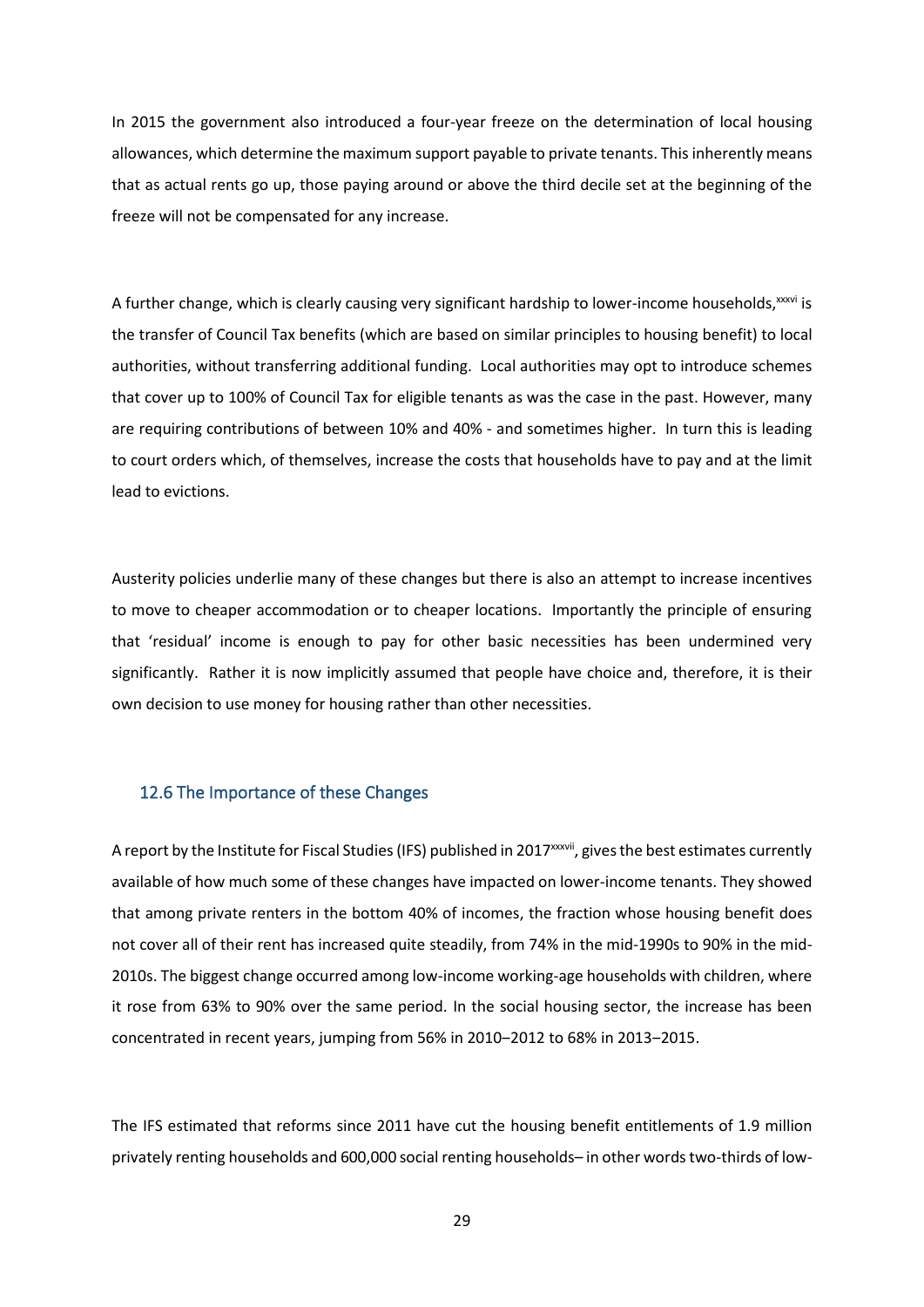income private renters and one-sixth of low-income social renters are now affected. This and other evidence show that, based on the principles of our system of social security, we are facing a growing problem of poverty, in that payments do not cover what the system itself determines is the required minimum income for a reasonable life. The evidence also shows that, given current housing circumstances, most tenants probably cannot reasonably be expected to adjust their location and housing consumption to enable them to cover other costs.

## 12.7 Overseas Experience

The OECD Affordable Housing Dataset developed in 2016 xxxviii reviews the range of housing allowances available across OECD countries. It suggests that most countries have at least one housing allowance system in place and many have more than one. Private tenants are nearly always covered but social tenants may be excluded if their rents take account of income as in the US and Australia. In most North Western European countries, housing support has been developed that makes an allowance for housing costs within mainstream social security benefits. Housing allowance systems are based on the 'gap' principle whereby, for a given income, the housing allowance meets a certain proportion of rent above a minimum contribution and up to a maximum level. In circumstances where unmet housing costs take residual income below the social assistance (what we would call social security) minimum, the social assistance system itself often steps in. The clearest example of this structure is in Germany, where housing allowances(Wohngeld) are available for people in work or in receipt of social insurance (unemployment) benefits. Those dependent on social assistance on the other hand receive support for housing costs from that system.

The biggest difference with the UK, however, is that most other Western European systems are more generous in that their welfare systems are based on a proportion of earnings<sup>xxxix</sup>. These higher benefits in countries such as Germany, Sweden and France allow most people to pay for their accommodation, with a top-up available if necessary. In part this is possible because rents are generally a lower proportion of income in most of Europe (particularly Germany) except for areas of housing pressure. But it is also the case that, because of higher social security benefits in relation to earnings, a basic standard of residual income can generally be maintained while enabling a proportional approach to additional support.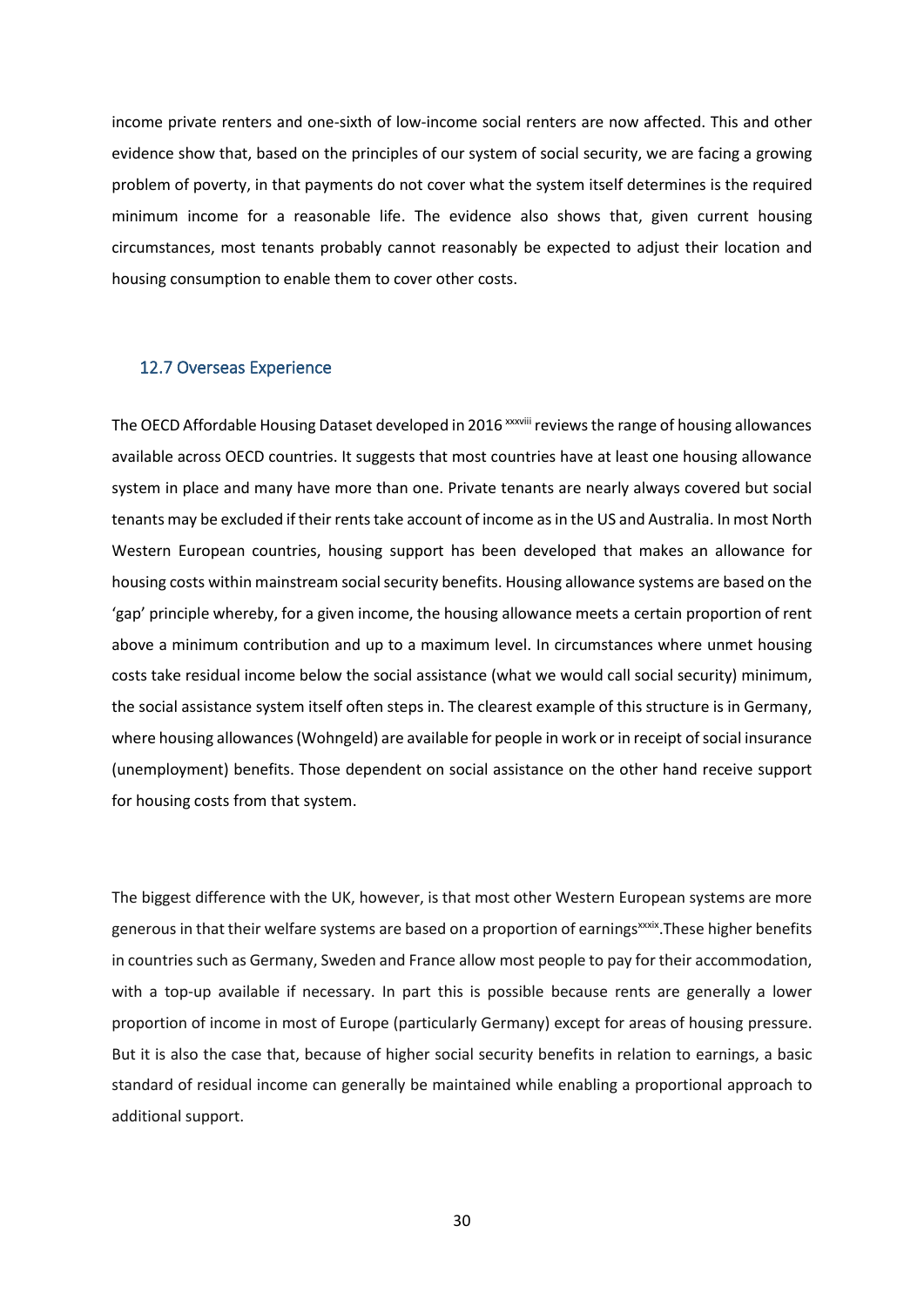In comparison, it is argued that in the UK we have a system where jobseeker's allowance and income support are set at very low levels, and so housing benefit must often cover almost all housing costs<sup>xl</sup>.

#### 12.8 How the Tenure of Housing for Lower-Income Households has Changed

The biggest structural shift in where low-income households live has occurred as a result of the decline in the social rented sector and the rapid growth of private renting. In 1979 when social housing was at its height, over one third of dwellings in Great Britain were social housing. While some poorer households (especially single people, those who had moved areas, or those who were living in high housing pressure locations) found it difficult to obtain social rented housing, the large majority of such households were accommodated in low-rent dwellings, owned mainly by local authorities. Importantly so were many better off households<sup>xli</sup>.

Private renting in 1979 accounted for little more than 11% of all dwellings and about a quarter of the tenants were living rent free. Some groups of marginalised households were private tenants but much of the sector consisted of new entrants to the housing market, those renting by virtue of employment or older tenants who were still protected by rent control<sup>xlii</sup>. More generally it was seen as almost an inferior sector which might be expected to continue to decline. Xliii However as the sector was deregulated and became more and more market oriented it was seen more as a tenure of choice, mainly for the young and mobile because of easy access and low costs of moving. Such households might well be prepared to share and to live in relatively low-quality housing before moving on to more stable accommodation<sup>xliv</sup>.

Since 1979, there have been massive changes in tenure structure which have affected lower-income households as much as the better off. At the turn of the century social housing had declined to around 21% of dwellings in Great Britain and had, as a matter of policy, become far more concentrated on housing lower-income and more vulnerable households. The private rented sector, however, was actually smaller in proportional terms at less than 10% in 2001 and accommodated a mix of those choosing the tenure, mainly for mobility reasons and those unable to find appropriate accommodation in the majority sectors.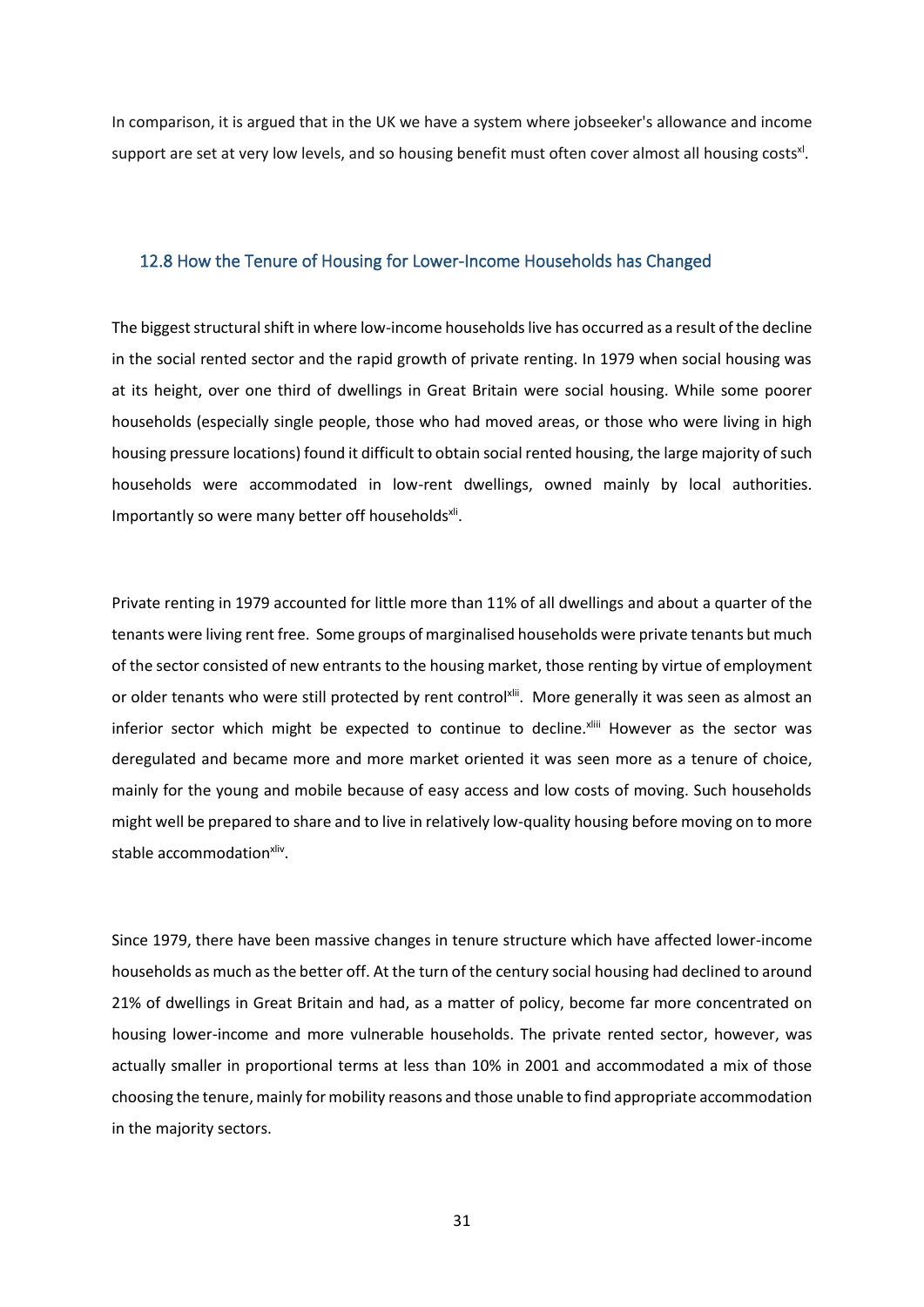Since the turn of the century the picture has shifted again, in a way not predicted by policy makers or most commentators, towards a far greater role of private renting. By 2017 over five million dwellings in Great Britain were privately rented, accounting for almost 20% of the total stock. Rates of growth have been similar across not just England but also Wales and Scotland. In London this has resulted in more than one in four households being private tenants<sup>xlv</sup>. At the same time, social renting has further declined to little over 17%. Moreover, the majority of these dwellings were owned by housing associations where rents were generally higher than in the local authority sector.

At the present time the growth in private renting has shown signs of slowing and perhaps to a very limited degree reversing. And, while there is considerable pressure towards increasing new build in the social sector, this has so far only helped stem the decline. If anything, therefore, the options available to lower-income households are probably still becoming worse, at least in high pressure areas notably London.

## 12.9 The Suitability of the Private Rented Sector for Lower-Income Tenants

The private rented sector in the UK (as compared to many other countries with different regulatory systems) has not been seen as suitable for most family households or indeed for older or single households who are looking for longer-term stable accommodation. The main reasons for this view of the sector relate to the regulatory framework under which the private rented sector operates, which is based on Assured Shorthold Tenancies (ASTs) which run for a minimum of 6 months – among the shortest in the world; they enable market-determined rents both at the beginning of the tenancy and within the tenancy and no-fault eviction at the end of the tenancy. Thus, at worst, the tenants face continual uncertainty about how long they can stay and what they are going to be paying and find it hard to complain about anything wrong with the property as this may increase the chances of having to leave. The situation changed very considerably in Scotland in 2018 where the law now requires indefinite tenancies and the removal of no-fault eviction - although the impact of the changes is not yet clear.

The make-up of the private rented sector in 2017/18<sup>xlvi</sup>shows that the view of its role as for younger, single, more mobile households no longer reflects reality<sup>xlvii</sup>. It is indeed still the sector accommodating the largest proportions of single people with sharing households making up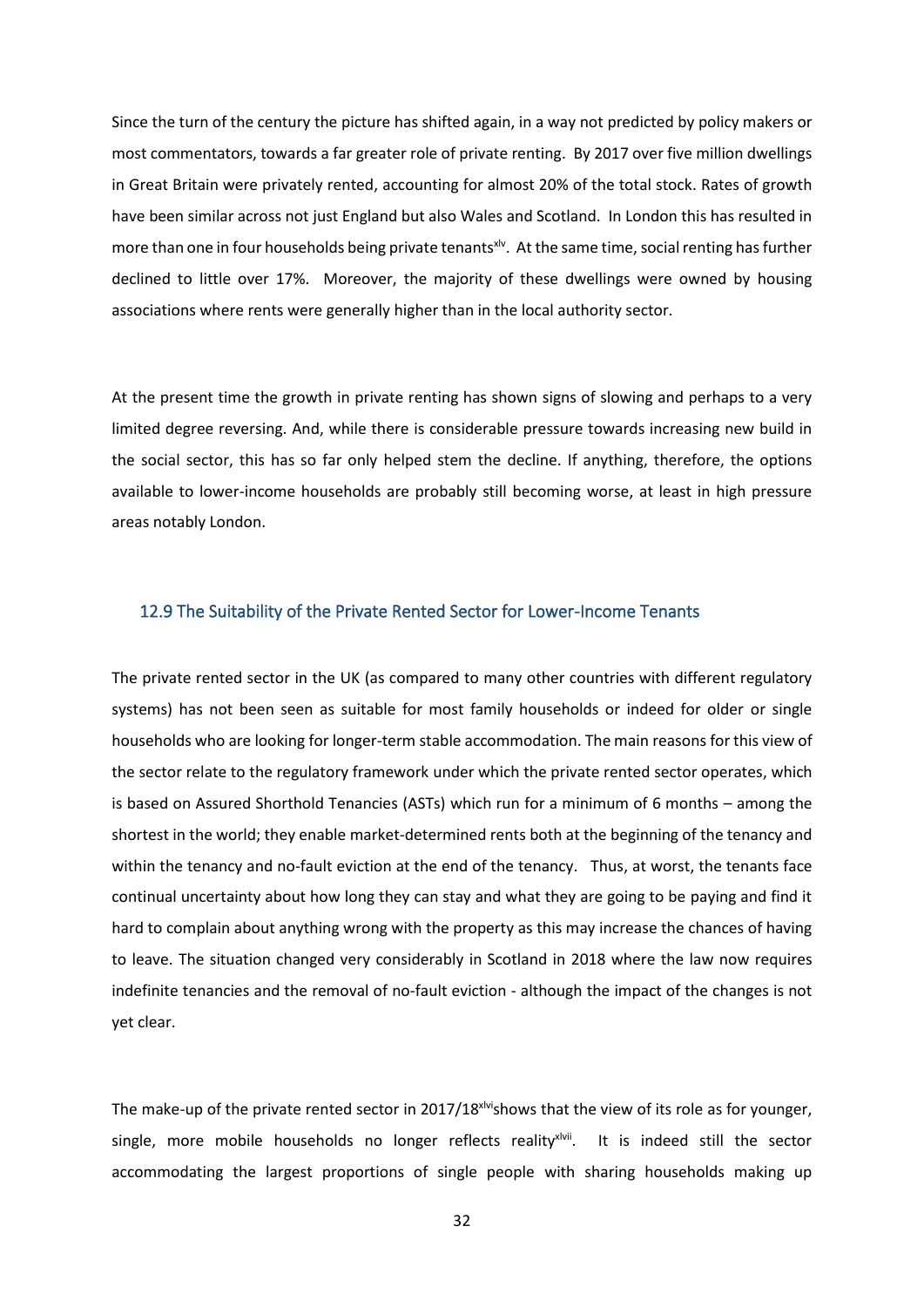somewhat over a third of the sector. However, approximately 20% of those in the private rented sector are couple households with dependent children – just above the overall national average and well above the proportion in the social rented sector, at 13%. Lone parents with dependent children account for over 10% of those in the private rented sector as compared to less than 6% overall - and not that far below the 13% found in the social sector.

The other major attribute of those in the private rented sector is that 77% of private tenants are in work as compared to 60% for households overall and only around 40% of social tenants. This reflects the age structure of tenants in the sector and its rapid growth over the last two decades. The available data (mainly from the English Housing Survey and the Family Resources Survey) do not, however, make it easy to distinguish between lower-income households potentially in shorter term need – for whom private renting might be acceptable - and those likely to require assistance throughout their lives who would probably be better accommodated in the social sector.

The issues of affordability in private renting are as much about high rents as they are about low incomes, in part because these high rents mean that even those on above average incomes may be eligible for assistance; this in turn implies that the marginal rate of 'tax' is extremely high when benefits are withdrawn as incomes increase. In the social sector the issues are far more about low incomes as rents, while they have grown in real terms, mainly remain well below market levels.

### 12.10 Homelessness

At the limit, households may not be able to find suitable accommodation which they can afford and may become homeless<sup>xiviii</sup>. This is an area of policy where at least in principle there is a fairly welldefined framework. Unlike many other countries, since 1977, there has been clarity about where responsibilities lie: local authorities were given well-defined duties to ensure that defined categories of homeless and potentially homeless households would be supported into longer-term secure accommodation. Within this framework local authorities have freedom to achieve this in ways that they regard as locally appropriate. But what has sometimes been lacking are (i) the administrative capacity to make the system work effectively and (ii) the resources to pay for what is required.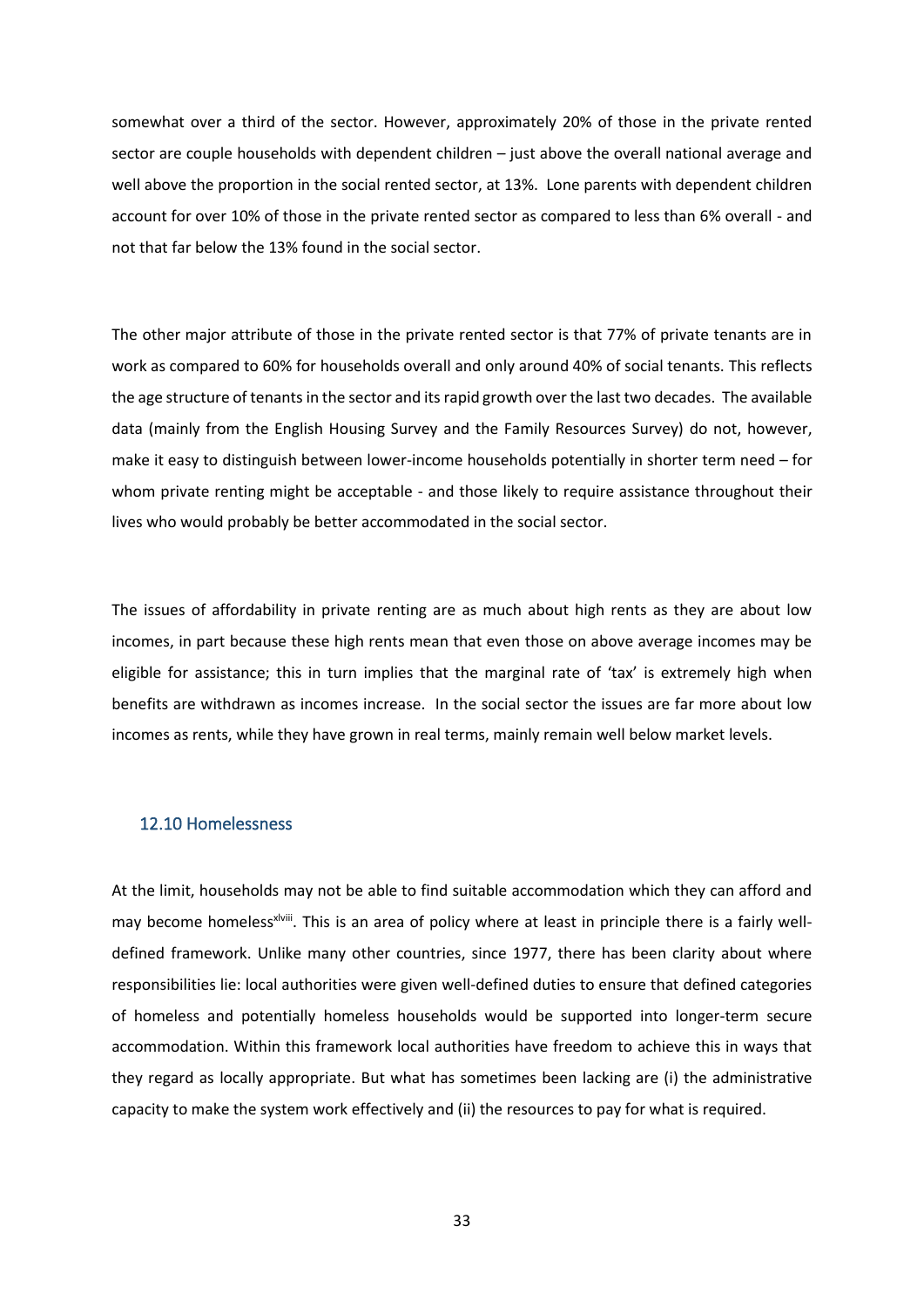For many people, certainly for instance in the United States, homelessness is perceived as meaning that someone does not have a roof over their head. In the UK, people in this position are designated as street homeless or indeed roofless and treated in a more holistic fashion. A count of people sleeping rough in this way is undertaken on a particular night each year. This count shows increasing numbers in England since 2010 - from well under 2,000 to around 4,700 in November 2018<sup>xlix</sup>. This does not fully reflect the scale and nature of the problem, in part because people are difficult to find and in part because, in practical terms, it is how long someone is sleeping rough that matters most to their health and wellbeing. What is very clear is that, while this type of homelessness is the most obvious, the problems are usually not simply about having a roof over their head but relate to other health and social care issues. Housing policy in this context mainly consists of trying to provide hostel accommodation and organise the support necessary for each individual. Problems are associated with engagement as well as the severity of the difficulties – only rarely is there an issue of eligibility for social support. Current policy initiatives, as in many countries - notably the United States and now Australia and New Zealand - include Housing First which sees providing a stable, secure home as a necessary first step to addressing other issues<sup>1</sup>.

The more general definitions of homelessness for policy and resource purposes in the UK mainly relate to whether authorities have a duty of care. The legal definition set out in the Housing Act 1996, which has been used in law since 1977, provides a clear test of who is or is not homeless. Someone is homeless if: they have no accommodation that they are entitled to occupy; or, they have accommodation they are entitled to occupy but it is of such poor quality that they cannot reasonably be expected to occupy it. Until 2018 local authorities had to treat someone as homeless, if they are threatened with homelessness within 28 days but under the Homelessness Prevention Act 2018 this has been extended to two months in the expectation that this will give both the local authority and the household more time to prevent the homelessness occurring. Some 70% of households for whom a local authority accepts a duty of care are at the time of acceptance living in London.

The vast bulk of the recently recorded increase in statutory homelessness is attributable to the sharply rising numbers made homeless from the private rented sector, with relevant cases having quadrupled in England since 2009/10, from less than 5,000 per year to over 18,000. As a proportion of all statutory homelessness acceptances, such cases had consequentially risen from 11 per cent in 2009/10 to 31 per cent by 2015/16, remaining at this unprecedented level in 2016/17. The Local Housing Allowance reforms in 2011 which limited housing benefit appear to be a major driver of this association between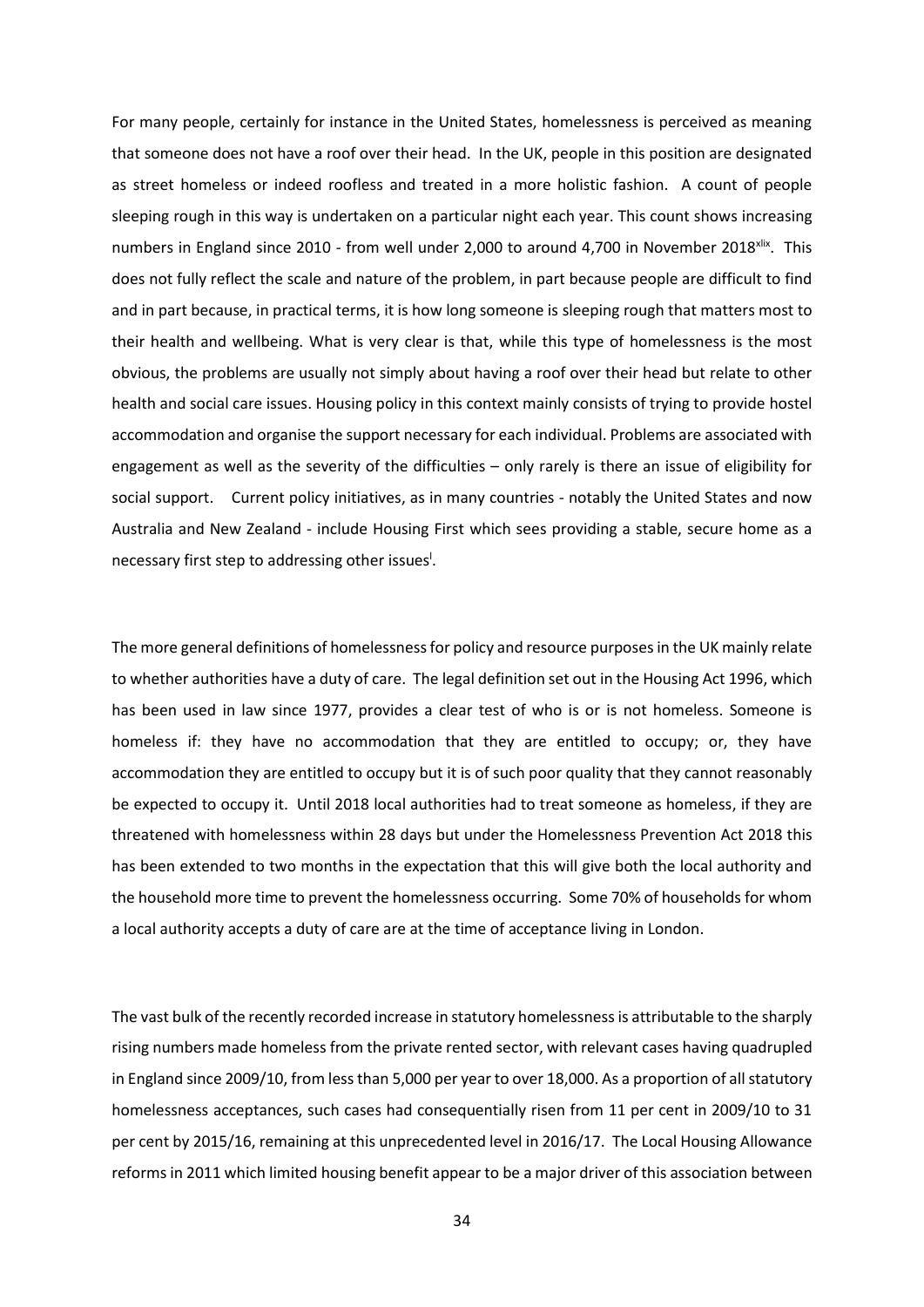loss of private tenancies and homelessness. More generally, among homeless households, there are increasing numbers of what might be called mainstream working people who are simply unable to find and maintain suitable (or even unsuitable) accommodation. Affordability is increasingly seen as the cause of rises in the statutory homeless.

Two big issues arise here: is it the government's responsibility to pay the costs and do the problems have to be solved where they are identified? This second point is a version of the Beveridge issue – does current location dominate issues of cost and indeed opportunity? On the question of payment, the government, in practice, defines temporary accommodation provided for homeless households as social housing - and so does not apply any restrictions to the rent covered. However, those who are in work and homeless must pay the relevant proportion of their income towards the rent. There are a range of sources of central government subsidy but, even so, local authorities feel that their own costs are increasing. The new Homelessness Reduction Act 2017 puts a great deal more emphasis on prevention to try to limit the numbers of acceptances. This makes sense as long as there is some potential in the local housing system to find more, lower priced, accommodation. However, in London and some other parts of the country this prerequisite simply does not exist.

On the second issue, while case law makes it clear that people should not be moved long distances from their children's schools or from other necessary support systems, there is an increasing emphasis on accommodating those in need of temporary accommodation away from the authority in which they are declared homeless. In London for instance around 40% of homeless families presenting in 2017/18 were accommodated outside their borough. This may in some cases give households increasing job and housing opportunities but is very much against the traditional principles set out in the 1977 Housing (Homeless Persons) Act.

Overall it is too early to say whether the Homelessness Reduction Act will be successful. There has certainly been an immediate sharp decline in the numbers of households who are accepted as homeless after prevention has failed. However, it is accepted that the statistics are still experimental and it is not clear whether this is a short term effect or indeed whether those accepted will end up staying in temporary accommodation for longer.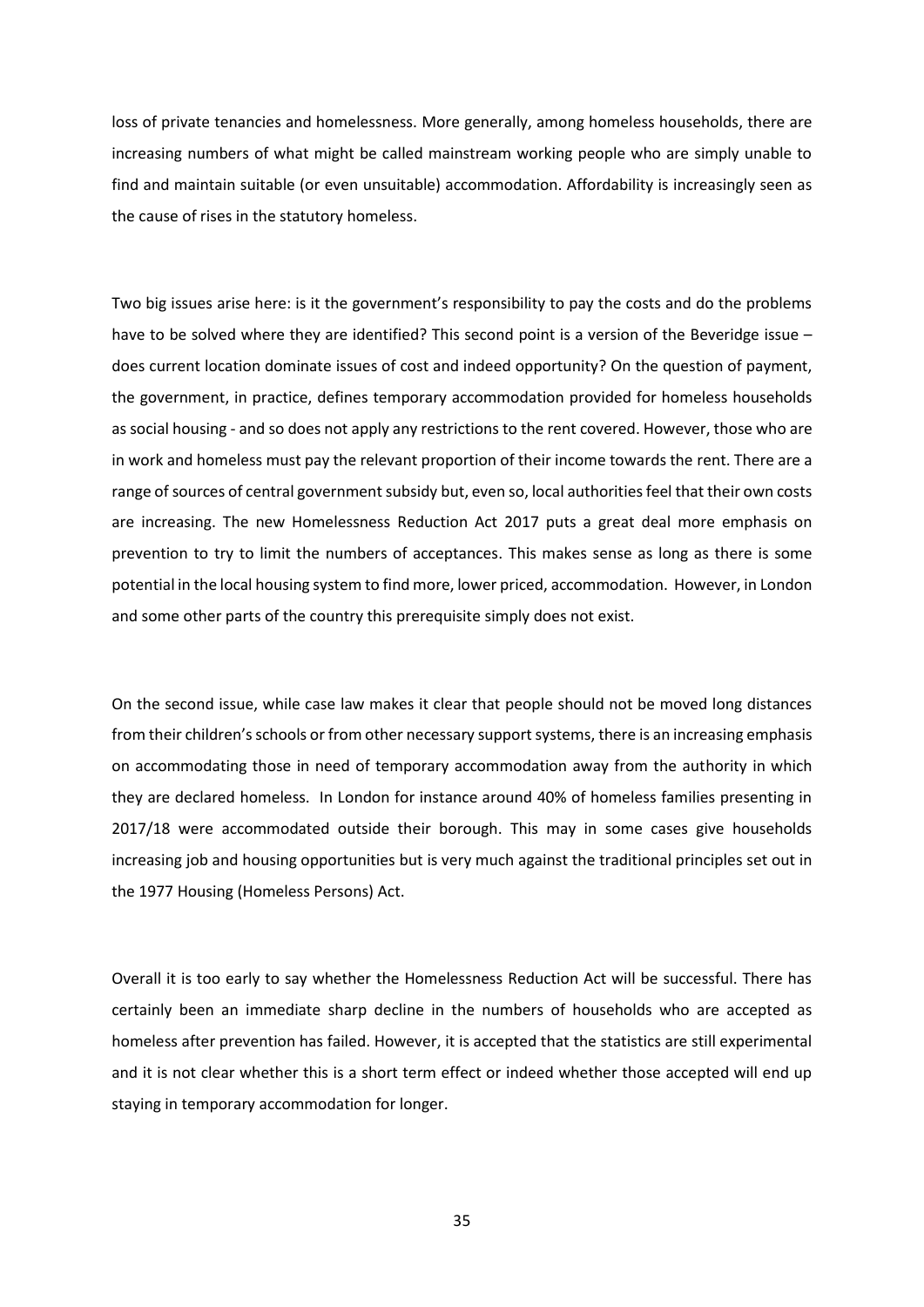Homelessness is a problem that is increasing across many countries significantly because of affordability issues<sup>"</sup>. On the whole it affects a relatively small proportion of lower-income households, and policies to alleviate the problem often receive a more than proportionate level of funding. Overall, however, homelessness remains a clear and increasingly concerning symptom of housing market and wider economic and social tensions.

## 12.11 Overall Implications

The nature of the relationships between housing and affordability has significantly changed as a result of three main factors:

- The relative decline in the social sector where rents are below market levels, although it should be noted that rents had risen consistently in real terms until the four-year government determined decline;
- The growth of the private rented sector as accommodation for family and vulnerable households as well as for those for whom it is a matter of choice; the insecurity of such accommodation; and notably the high rents, especially in London, which have put pressure on household budgets; and
- Changes in policy which mean that it is no longer the case for large proportions of those in receipt of benefits that they have (after allowing for housing costs) sufficient residual income – in the government's own terms – to cover their necessary expenditures.

Together with increasing job insecurity and income maldistribution these three factors have worsened the situation for large numbers of lower-income households while, in the main, providing fewer opportunities for such households to improve the conditions they face. In terms of income support for lower-income tenants the fundamental question remains as to whether we can solve or alleviate the Beveridge conundrum of rent variation within a nationally based system that is itself not particularly generous, while leaving in place appropriate incentives. At the present time there appears to be a stronger emphasis on modifying these incentives – yet it is not obvious that lowerincome tenants have as much choice as policies imply – so people are left with inadequate income to support a normal life. The alternative would be to aim to move towards a more generous social security model as is found in many European countries – but this looks unrealistic. Even more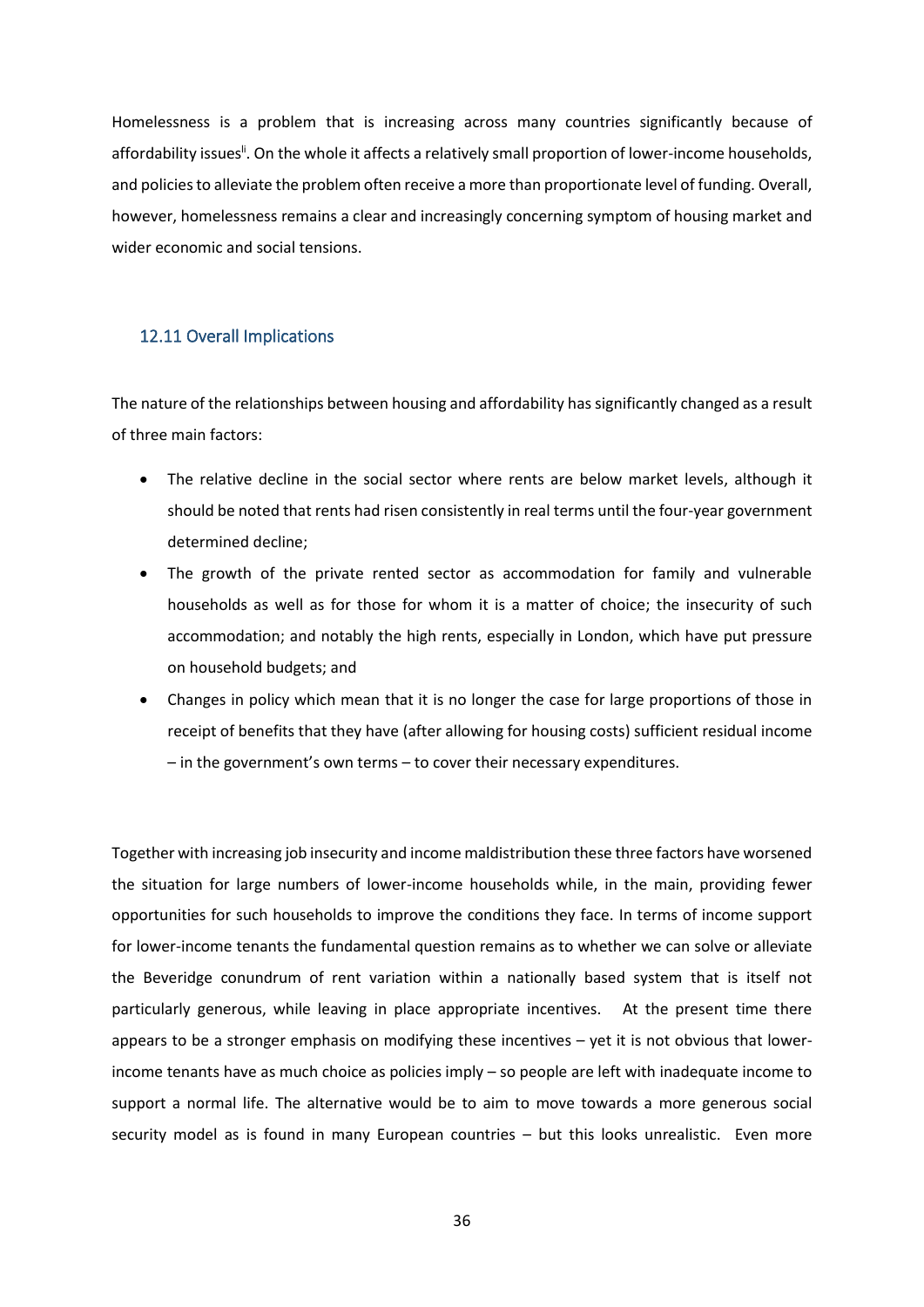fundamental is whether income inequality (excluding welfare payments) can be mitigated in order to reduce the overall costs of assistance.

# References

Beckerman, W. (1965), *The British Economy in 1975*, Cambridge: Cambridge University Press.

Beveridge, W. (1942), *Social Insurance and Allied Services*, Cmd 6404, London: HMSO.

Department of the Environment (1977), *Housing PolicyTechnical Volume Part 1.* London: HMSO.

Ellis, K., and C. Whitehead (2015), *Affordability: A Step Forward*, London: Affinity Sutton.

- FEANSTA (2018), *The Third Overview of Housing Exclusion in Europe 2018. [https://www.feantsa.org/download/full-report-en1029873431323901915.pdf.](https://www.feantsa.org/download/full-report-en1029873431323901915.pdf)*
- Galster, G. (1997), 'Comparing Demand-side and Supply-side Policies: Sub Market and Spatial Perspectives', *Housing Studies*, 12(4): 561-577.
- Griggs, J. and P. Kemp (2012), 'Housing Allowances as Income Support: Comparing European Welfare Regimes', *International Journal of Housing Policy*, 12(4): 391-412.
- Hills, J., Berthoud, R. and K. Gibb (1991), 'The Future of Housing Allowances', *Critical Social Policy*, 11(31): 94 – 97.
- Hills, J. (2001), 'Inclusion or Exclusion? The role of Housing Subsidies and Benefits', *Urban Studies,* 38(11):1887-1902.
- Holmans, A. (1970), 'A Forecast of Effective Demand for Housing in Great Britain in the 1970s', *Social Trends*, 1: 33-42.
- Holmans, A. and C. Whitehead (1997), *Funding Affordable Social Housing*, London: National Housing Federation.
- Joyce, R., Mitchell, M., and A. Keiller (2017), *The Costs of Housing for Low Income Tenants*, London: Institute for Fiscal Studies.
- Kemp, P., Wilcox, S., and D. Rhodes (2002), *Housing Benefit Reform: Next Steps*, York: Joseph Rowntree Foundation.
- Kemp, P. (ed.) (2007), *Housing Allowances in a Comparative Perspective*, Bristol: Policy Press.
- Ministry of Housing, Communities and Local Government (2019), 'Rough Sleeping in England: Autumn 2018', *Housing Statistical Release*. London, MHCLG.
- Murphy, L., Snelling, C., and A. Stirling (2018), *A Poor Tax, Council Tax in London: Time for Reform*, London: IPPR.

OECD (2016) *Affordable Housing Database*. Paris: OECD.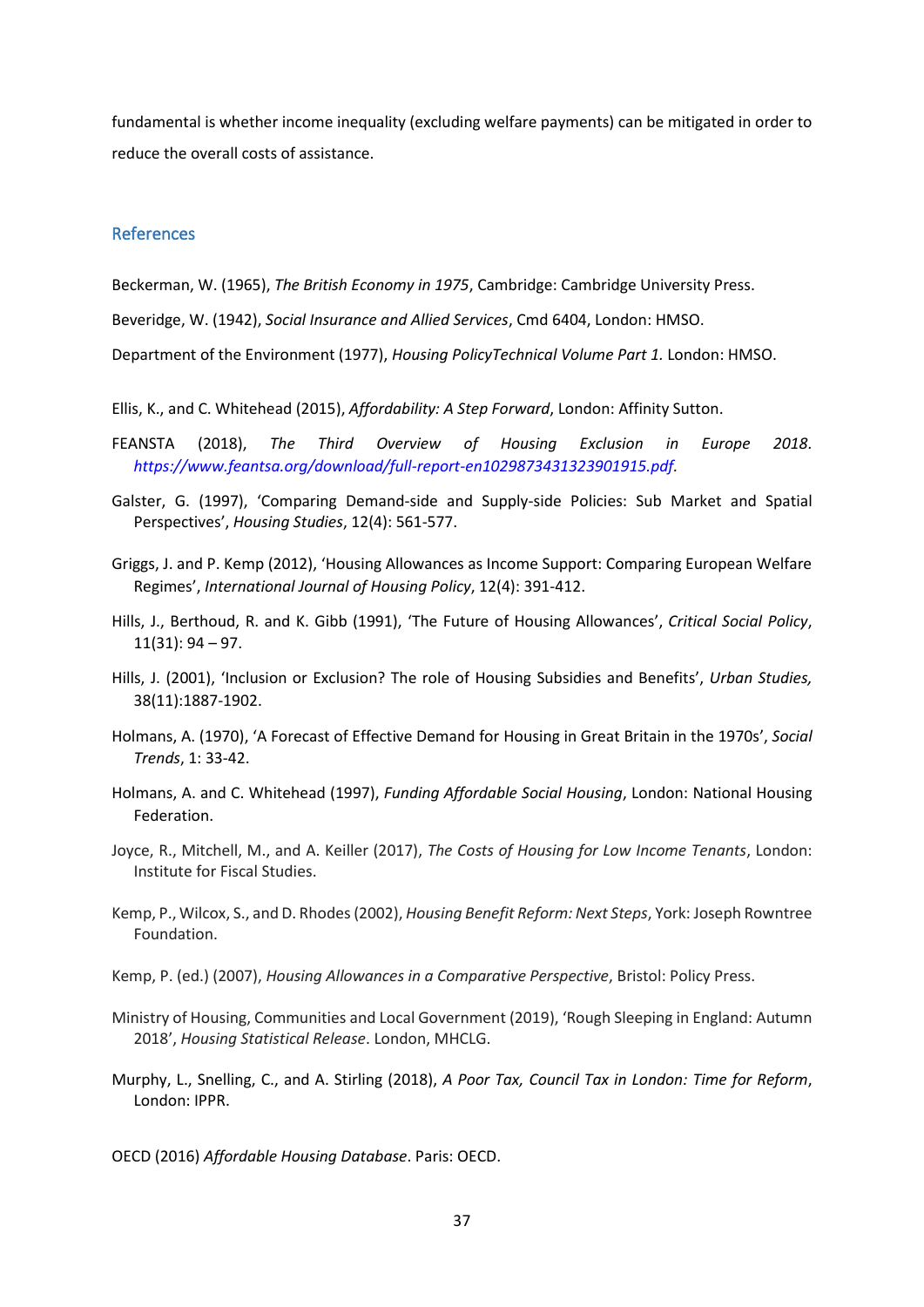- Rhodes, D., and J. Rugg (2018), *Vulnerability amongst Low Income Tenants in the Private Rented Sector*, York: Centre for Housing Policy.
- Rugg, J., and D. Rhodes (2018), *The Evolving Private Rented Sector,* York: Centre for Housing Policy.
- Stephens, M., Perry, J., Wilcox, S., Williams, P., and G. Young (2018), *The UK Housing Review, 2018.* Coventry: Chartered Institute of Housing.
- Udagawa, C., Scanlon, K., and C. Whitehead (2018), *The Future Size and Composition of the Private Rented Sector*, London: LSE London.
- Whitehead, C. (1994), 'Economic flexibility and the Private Rented Sector', *Scottish Journal of Political Economy*, 45: 361 – 375.
- Whitehead, C. and M. Kleinman (1986), *Private Renting in the 1980s and 1990s*, Cambridge: Granta Publications.
- Yates, J., and C. Whitehead (1998), 'In Defence of Greater Agnosticism: A Response to Galster's "Comparing Demand-side and Supply-side Subsidies"', *Housing Studies*, 13(3): 415-423.

<sup>v</sup> Although as we note elsewhere market rents are also not necessarily market clearing rents and are themselves affected by differential tax regimes and income related subsidies.

viHolmans (2005).

<sup>ix</sup> See for example Whitehead (1999).

<sup>x</sup> Wilson and Bate (2015).

xi The Right to Buy policy was UK wide but since 2018 no longer applies in Scotland or Wales.

i In any general statement of this type there are always exceptions; for example, a tenure neutral flat rate subsidy for new build in the inter-war period. Equally there are some private sector providers of social housing who are eligible for subsidy.

iiGalster (1997), Yates and Whitehead (1998).

iiiElsinga et al (2014), Scanlon et al (2014), Whitehead (2003).

iv An additional complication for government is that given public borrowing constraints the opportunity cost of government borrowing may be seen to be significantly greater than mechanisms which allow the borrowing to be off the government's balance sheet. So value for money for government may differ from the direct cost of finance.

vii Because so many local authorities refused to raise their rents and so continued to be eligible for subsidy the government decided to 'deem' notional increases in both costs and rents reflecting their view of appropriate increases (Wilson,1998).

viii Fair rents applied to most new lettings in the private rented sector after 1965 - they were set by independent tribunal with the objective of removing the scarcity element from market rents. They applied to housing association rents as associations were technically part of the private sector.

xii Wilson (1998).

xiii Ellis and Whitehead (2015).

xiv Wilson (2019).

 $xv$  Lord et al (2018).

<sup>&</sup>lt;sup>xvi</sup> Ministry of Housing Communities and Local Government (MHCLG 2018).

xviiAllen et al (2004).

xviiiHegedüs et al (2013), Scanlon et al (2014).

xixAlthough there is formally no such thing as a social sector in Sweden.

xx Priemus and Whitehead (2014).